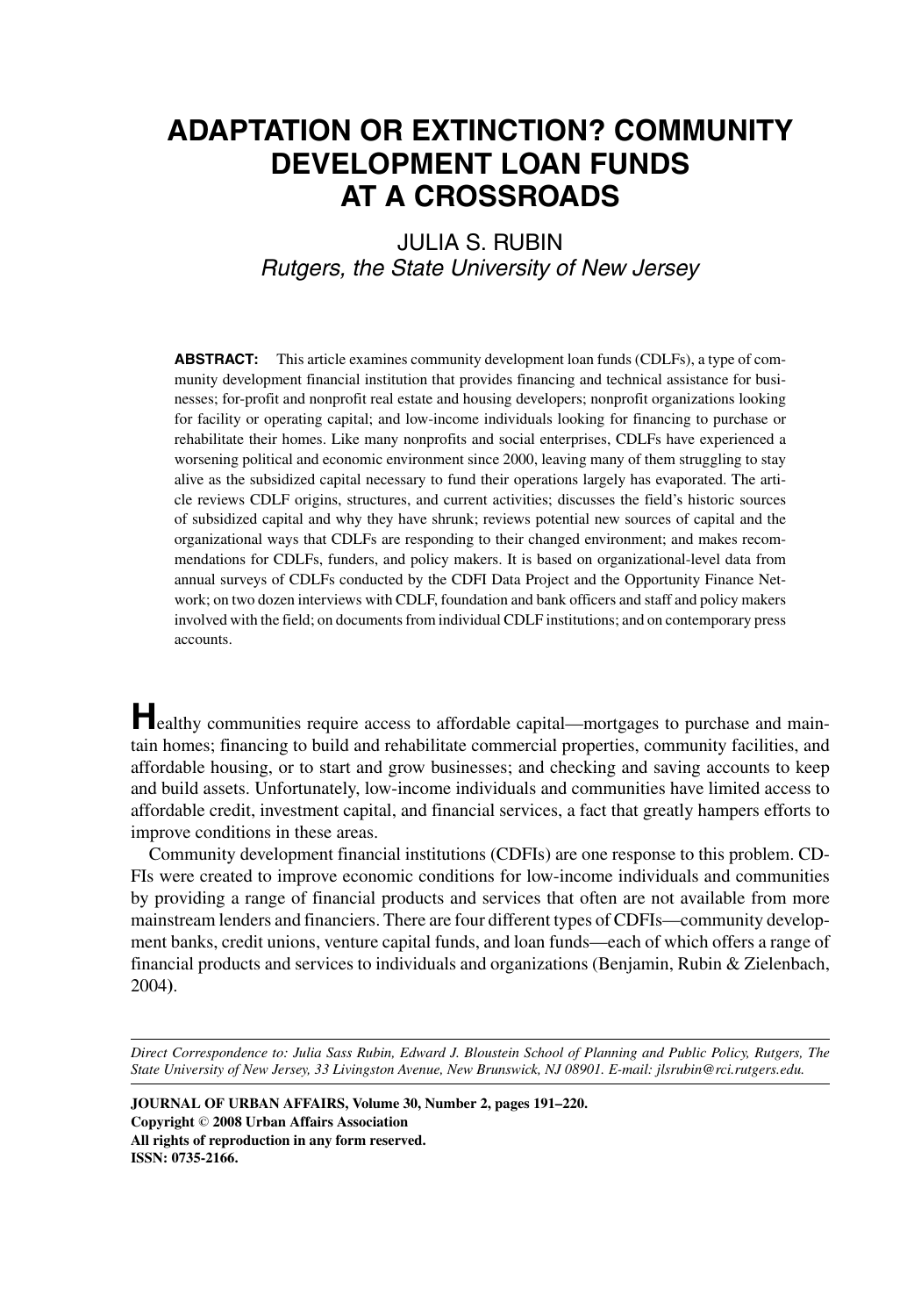This article examines community development loan funds (CDLFs), a type of community development financial institution that provides financing and technical assistance for businesses; for-profit and nonprofit real estate and housing developers; nonprofit organizations looking for facility or operating capital; and, increasingly, low-income individuals looking for financing to purchase or rehabilitate their homes.<sup>1</sup> Financing by CDLFs is intended to further various social goals, such as increasing economic growth and job creation in low-income areas; creating housing for low-income individuals; stabilizing population decline in distressed communities; improving the availability and quality of community facilities in underserved markets; increasing the number of businesses owned by women and ethnic minorities; and promoting the growth of businesses that do not harm the environment (Caskey  $&$  Hollister, 2001). Most of the organizations and people financed by CDLFs are not able to obtain capital from more traditional sources, or cannot obtain it on terms that they can afford. $2^2$ 

A majority of CDLFs have a nonprofit legal structure. Historically, they have relied on a combination of below-market-rate loans and grants to capitalize their activities.<sup>3</sup> CDLFs relend this capital at market or near-market rates, using the spread—or difference between these rates—to help finance their operations.

The late 1990s was a hospitable economic and political environment for community development financial institutions (Benjamin, Rubin, & Zielenbach, 2004). Like all CDFIs, CDLFs grew both in absolute numbers and in capitalization levels. However, the environment has changed dramatically since 2000, leaving many CDLFs struggling to stay alive as the subsidized capital necessary to fund their operations largely has evaporated.

This environmental change has sparked a conversation within the industry and among the foundations that have supported it, regarding what the future business and industry models should be for CDLFs and how best to transition them to that vision. Some consensus appears to have developed that, because CDLFs cannot count on either public or private sources of subsidized capital, they must become sustainable and find ways to operate utilizing primarily market-rate capital, with little or no subsidy. To foster that transition, significant intellectual activity is taking place to expand CDLFs' access to conventional capital markets via loan securitization.<sup>4</sup> Some of the largest CDLFs also have been streamlining existing operations; outsourcing some of their activities; focusing on those activities that are most profitable; and even merging with other organizations to reduce costs and expand their reach.

It is not clear whether a majority of community development loan funds have the human or financial capital necessary to weather such a transition. Yet CDLFs that do not survive could leave their communities without access to necessary financial products and services. Even the CDLFs that are able to adjust to a low-subsidy environment by focusing primarily on the more profitable aspects of their operations risk behaving increasingly like conventional financial institutions, ultimately moving away from their community development objectives and the low-income communities that they serve.

The situation facing CDLFs is not unique. Over the last three decades, nonprofit organizations in all fields of service have felt a growing pressure from federal and state governments, foundations, and their own board members to become more "business-like" in their operations (Dees  $\&$ Backman, 1994; Ryan, 1999; Dart, 2004). In particular, nonprofit organizations are turning increasingly to market-based, revenue-generating opportunities to replace reductions in government and foundation funding (Dees, 1998; Ryan, 1999).

While some of these "social enterprises" are successful in earning capital through market mechanisms, many nonprofits are discovering that running a business can create its own challenges. At the very least, finding the resources necessary to start and run a business and adopting a "business mindset" can be very difficult for a nonprofit (Bowie, 1994; Emerson & Twersky, 1996; Foster & Bradach, 2005). More critically, it can move a nonprofit organization's activities away from its social mission and potentially even harm the individuals the organization was created to serve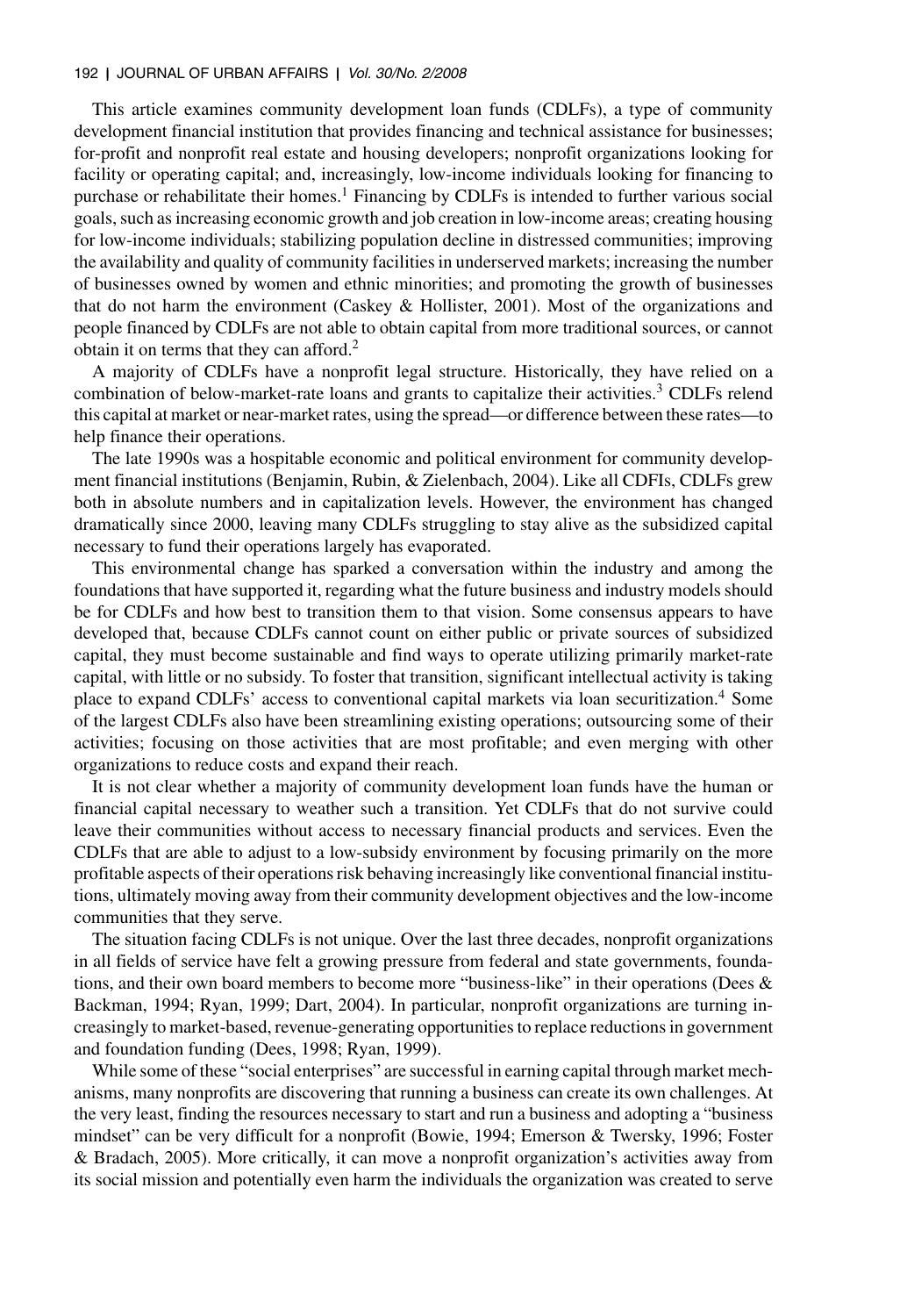(Salamon, 1993, 2002; Bowie, 1994; Dees, 1998; Weisbrod, 1998, 2004; Alexander, Nank, & Stivers, 1999; Eikenberry & Kluver, 2004; Young, 2005).

Unlike those nonprofits that have adopted business-like behavior relatively recently, CDLFs have operated in this manner from the field's origins. As financial institutions, they are staffed primarily by individuals with private-sector experience, who bring with them an understanding of business methods and models. They fund their operations in part from revenues that they earn by lending. Finally, they have a "double-bottom line" of both social and financial objectives. These objectives are interrelated—the CDLF financial model only works if the loans CDLFs make are repaid, enabling them to generate revenues for operations, and to relend the capital. Repayment of loans is also critical to the CDLF's social model, as it signals that the organization or individual that received the loan was successful.

However, the CDLF model also has required subsidies in the form of below-market interest rates from investors and operating grants from governments and foundations. These subsidies have enabled CDLFs to perform the most basic aspect of their social mission—meeting an otherwise unmet need for capital. The subsidies also have created the organizational surpluses necessary for CDLFs to go beyond basic lending, allowing them to experiment with and model the viability of transactions that conventional financial institutions consider too risky; provide technical assistance to their borrowers; make high-cost predevelopment and microloans; and advocate on behalf of the low-income communities that they serve.<sup>5</sup>

Thus, the CDLF industry's response to its increasingly challenging funding environment not only illustrates the potential limits of the market model for nonprofit organizations, but also highlights the important role that surpluses can play in enabling nonprofit organizations to meet their social objectives (Tuckman, 1993; Ryan, 2001). In an environment of fewer subsidies and greater competition, such surpluses are becoming increasingly rare, with potentially devastating consequences for the populations that nonprofit organizations are designed to serve.

This article will proceed as follows. Part I reviews CDLF origins, structures, and current activities. Part II discusses the field's historic sources of subsidized capital and why they have shrunk. Part III reviews potential new sources of capital and the organizational ways that CDLFs are responding to their changed environment. The article concludes with recommendations for CDLFs, funders, and policy makers.

The article is based on organizational-level data from annual surveys of CDLFs conducted by the CDFI Data Project (CDP) and the Opportunity Finance Network; on two dozen interviews with CDLF, foundation and bank officers, and staff and policy makers involved with the field; on documents from individual CDLF institutions; and on contemporary press accounts.<sup>6</sup> To protect their confidentiality, most of the individuals interviewed as part of this research are not identified.

# **TABLE 1**

| Direct Financing<br>Outstanding as<br>% of Total |
|--------------------------------------------------|
| 79%                                              |
| 11%                                              |
| 6%                                               |
| 3%                                               |
| 1%                                               |
|                                                  |

# **Community Development Loan Funds by Quintiles***∗*

∗As of 2005 fiscal year; quintiles based on total capitalization; percentages may not add to 100 because of rounding.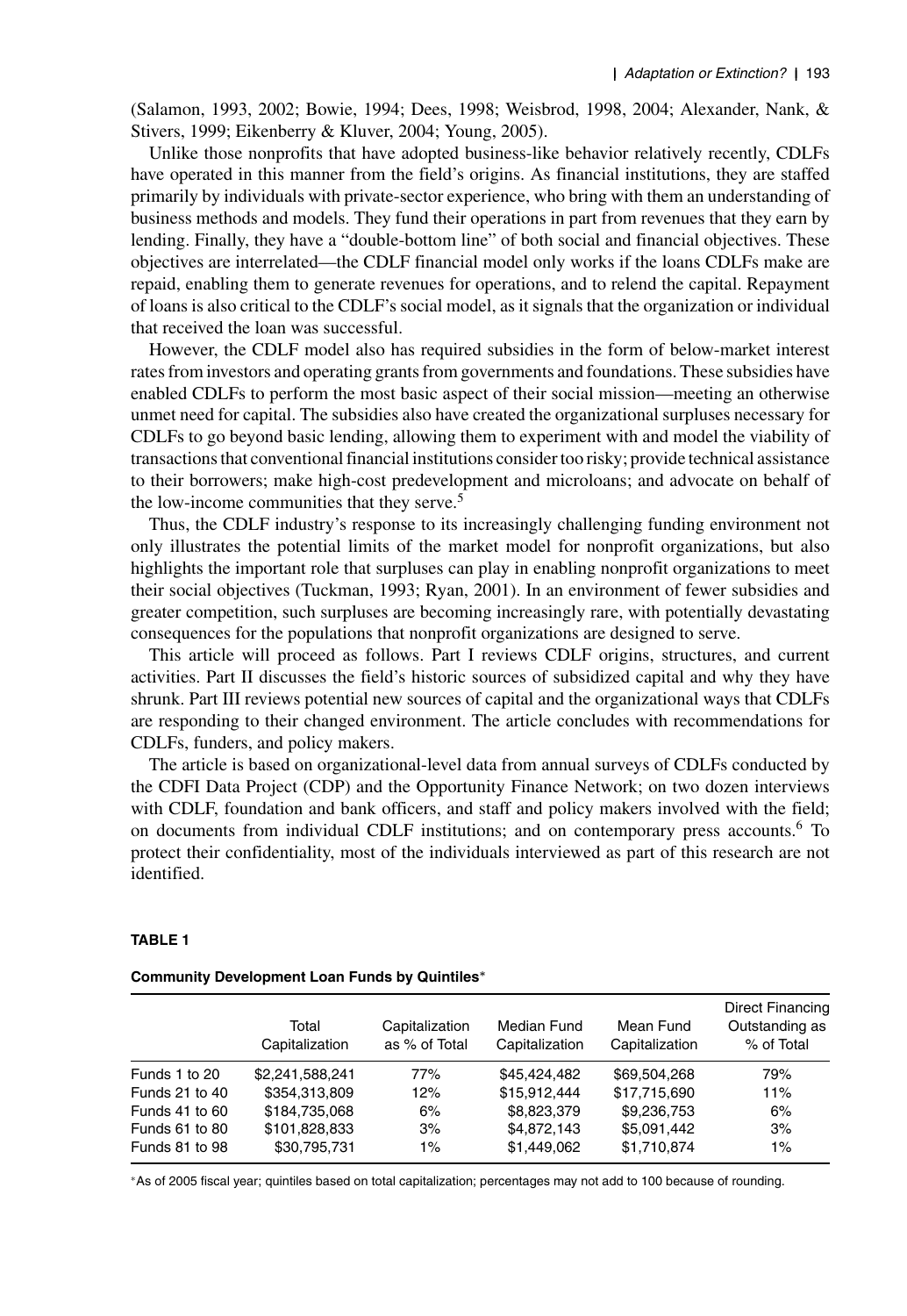# **PART I: THE COMMUNITY DEVELOPMENT LOAN FUND INDUSTRY**

As of 2005, there were approximately 500 community development loan funds in existence in the United States, with approximately \$3.5 billion in assets.<sup>7,8</sup> CDLFs financed more than \$2.2 billion of activities that year. This figure is somewhat misleading, however, as CDLF financings were heavily concentrated in a few large organizations. As of 2005, the largest community development loan fund, Self-Help Ventures, accounted for almost 32% of all capital and 36% of all direct financing outstanding.<sup>9</sup> The five largest CDLFs accounted for 52% of total loan fund capital and 55% of all direct financing outstanding (CDFI Data Project, 2007).

Table 1 provides additional data regarding the field's concentration. The top 20 CDLFs held 77% of all capital and were responsible for 79% of all direct financing outstanding. Most CDLFs are relatively small, with a median capital of \$8.9 million (CDFI Data Project, 2007).

Most community development loan funds began as either business- or housing-focused lenders (CDFI Data Project, 2006). Business-focused community development loan funds originated in the late 1960s and early 1970s, with efforts by a few Community Development Corporations (CDCs) and a group of revolving loan funds to make loans to businesses in order to promote economic development (Grossman, Levere, & Marcoux, 1998; Rubin, 1998).<sup>10</sup> Housing-focused community development loan funds began in the late 1970s with a loan fund set up by the Institute for Community Economics (ICE), an organization whose mission was to create cooperative land trusts, designed to build communities and make home ownership affordable for low-income individuals (Chuck Matthei, personal communication, April 2, 1998; Kirby White, personal communication, April 4, 1998). ICE ultimately was involved in the creation of approximately 25 community development loan funds around the country as well as the creation of the industry's trade association, the National Association of Community Development Loan Funds.<sup>11</sup>

Housing and business loans still make up the bulk of CDLF financing activities, accounting for 66% and 17% of all CDLF direct financings outstanding as of fiscal year 2005. However, many CDLFs have diversified their offerings, moving into the provision of operating and facility construction loans to other nonprofits, including charter schools, child care centers, health care facilities, social services agencies, and arts organizations. Such financings accounted for almost 14% of all CDLF direct financing outstanding as of fiscal year 2005 (CDFI Data Project, 2007). As with their business and housing finance activities, CDLFs began providing capital to nonprofits because more traditional capital sources viewed the nonprofits' revenue streams as too unpredictable to make them good credit risks. $^{12}$ 

As Table 2 demonstrates, 21 of the largest CDLFs account for most of the direct financings outstanding, regardless of area of specialization. Facilities lending is particularly concentrated by volume, with the ten CDLFs that make the most facilities loans accounting for more than 76% of the total direct financings outstanding in this area.<sup>13</sup> Housing lending also appears to be highly concentrated, with the top 10 lenders accounting for more than 80% of all direct financings outstanding. The housing concentration, however, mostly reflects the impact of the largest housing lender, Self-Help Ventures Fund, which on its own accounts for 50% of the total outstanding direct housing financings. If Self-Help is removed from the total, the top 10 housing lenders' share drops to 33% of the overall dollars outstanding (CDFI Data Project, 2007).

There is a significant overlap between the top housing and community facility lenders, with 6 CDLFs among the top 10 lenders in each area. This reflects the path of diversification, from housing to community facility lending, taken by many of the funds. There is less overlap between the top housing and community facility lenders and the top business lenders, with only three funds being among the top 10 in each area.

CDLFs lend both independently and in conjunction with conventional lenders. When lending in partnership with more conventional institutions, CDLFs generally take a subordinate position,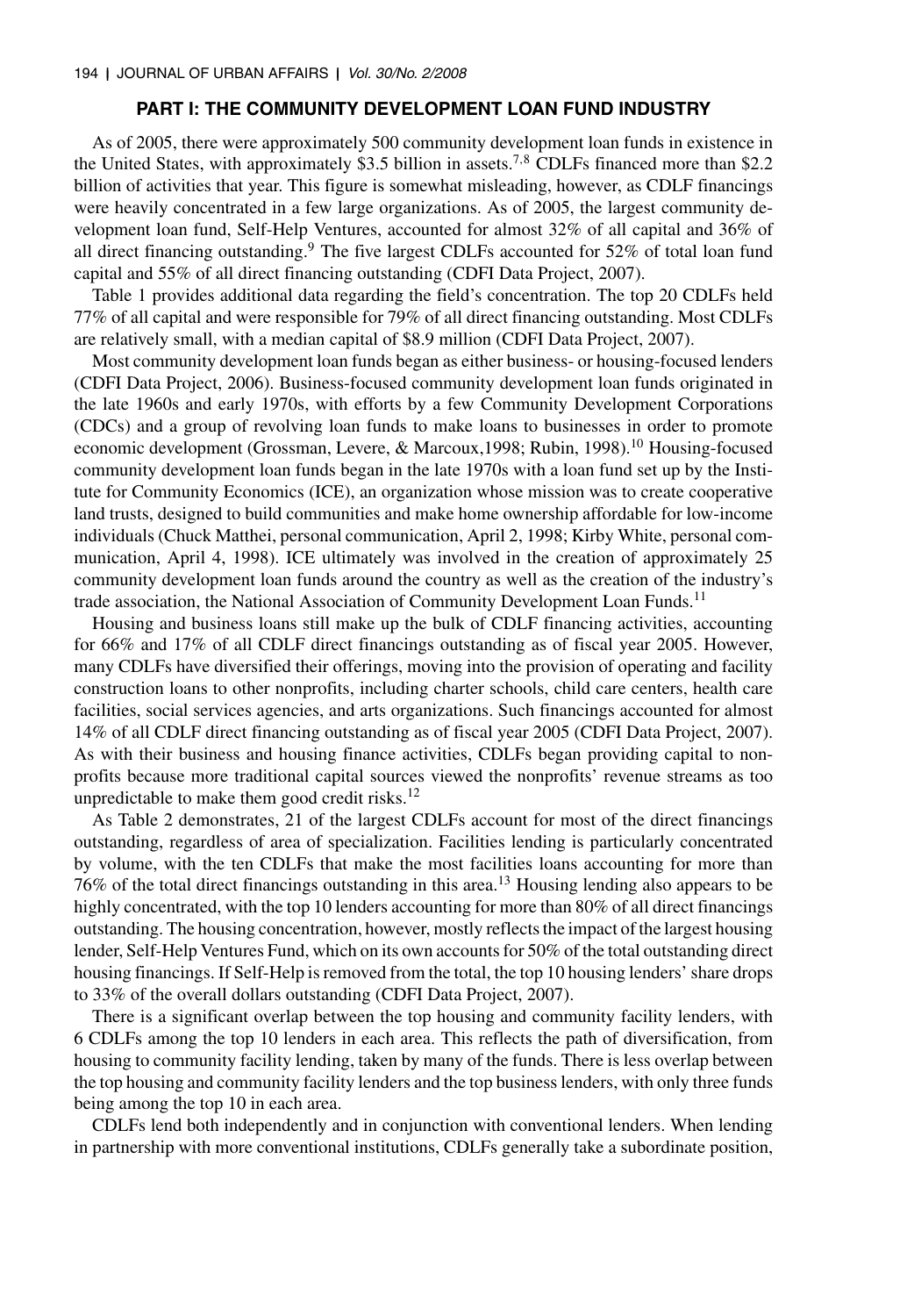| <b>Community Development</b><br>Loan Funds                                      | <b>Direct Financing</b><br>Outstanding for<br>Housing | Direct Financing<br>Outstanding for<br><b>Community Facilities</b> | Direct Financing<br>Outstanding for<br><b>Businesses</b> |
|---------------------------------------------------------------------------------|-------------------------------------------------------|--------------------------------------------------------------------|----------------------------------------------------------|
|                                                                                 |                                                       |                                                                    |                                                          |
| CDLF <sub>1</sub><br>CDLF <sub>2</sub>                                          | \$748,440,928                                         | \$19,724,905 (5)                                                   | \$53,076,811 (1)                                         |
| CDLF <sub>3</sub>                                                               | \$104,870,327<br>\$89,329,254                         | \$19,178,025 (7)                                                   |                                                          |
| CDLF <sub>4</sub>                                                               | \$53,728,511                                          |                                                                    |                                                          |
| CDLF <sub>5</sub>                                                               |                                                       | \$17,482,030 (8)                                                   |                                                          |
|                                                                                 | \$45,188,000                                          | \$20,250,500 (4)                                                   | \$43,619,500 (2)                                         |
| CDLF <sub>6</sub>                                                               | \$43,588,400                                          |                                                                    |                                                          |
| CDLF <sub>7</sub>                                                               | \$41,277,302                                          |                                                                    |                                                          |
| CDLF <sub>8</sub>                                                               | \$33,185,614                                          |                                                                    |                                                          |
| CDLF <sub>9</sub>                                                               | \$27,925,053                                          | \$19,378,029 (6)                                                   |                                                          |
| CDLF 10                                                                         | \$27,606,506                                          | \$12,923,888 (9)                                                   |                                                          |
| CDLF <sub>11</sub>                                                              |                                                       | \$67,992,324 (1)                                                   |                                                          |
| CDLF <sub>12</sub>                                                              |                                                       | \$32,998,433 (2)                                                   | \$16,890,795(5)                                          |
| CDLF <sub>13</sub>                                                              |                                                       | \$24,529,839 (3)                                                   |                                                          |
| CDLF <sub>14</sub>                                                              |                                                       | \$10,923,517(10)                                                   |                                                          |
| CDLF <sub>15</sub>                                                              |                                                       |                                                                    | \$30,091,795 (3)                                         |
| CDLF <sub>16</sub>                                                              |                                                       |                                                                    | \$19,871,948 (4)                                         |
| CDLF 17                                                                         |                                                       |                                                                    | \$15,370,549 (6)                                         |
| CDLF <sub>18</sub>                                                              |                                                       |                                                                    | \$13,093,238 (7)                                         |
| CDLF <sub>19</sub>                                                              |                                                       |                                                                    | \$11,700,000 (8)                                         |
| CDLF <sub>20</sub>                                                              |                                                       |                                                                    | \$10,524,781 (9)                                         |
| CDLF <sub>21</sub>                                                              |                                                       |                                                                    | \$10,194,010 (10)                                        |
| Top 10 CDLFs as percent of total                                                | 80.39%                                                | 76.64%                                                             | 58.31%                                                   |
| Total number of CDLFs with<br>direct financing outstanding<br>by specialization | 69                                                    | 53                                                                 | 71                                                       |
| Median direct financing<br>outstanding for all CDLFs<br>by specialization       | \$4,433,448                                           | \$1,787,297                                                        | \$2,381,350                                              |

# **Ten CDLFs with Greatest Direct Financing Outstanding in Housing, Community Facilities, and**

∗As of 2005 fiscal year.

**TABLE 2**

**Business***∗*

absorbing most or all of the risk. Such partnerships can consist of collaborations on one project or can last for many years and include multiple joint investments. In addition to coinvesting with the CDLFs, the partnering banks also may invest directly in the CDLFs and bank staff members may sit on the CDLFs' boards of directors.

Through partnerships, in which CDLFs assume the higher-risk portions of joint deals, and through successful solo lending, CDLFs play an important role in demonstrating the financial viability of low-income communities to traditional financial institutions. In the area of small business lending, for example, CDLFs have encouraged banks to lend to small business customers located in low-income markets, a group that most banks previously had rejected (Rubin & Stankiewicz, 2001).

In order to encourage local banks to increase their commercial lending to rural, primarily lowincome parts of Maine, Coastal Enterprises (CEI), a 30-year-old CDFI, began making subordinated commercial loans in rural areas of the state. These loans acted like equity on a borrower's balance sheet, making these borrowers more attractive to commercial banks. In the poorest rural parts of the state, such as Washington County, CEI also created targeted lending strategies and sent workforce development specialists and loan officers on monthly visits, to develop contacts and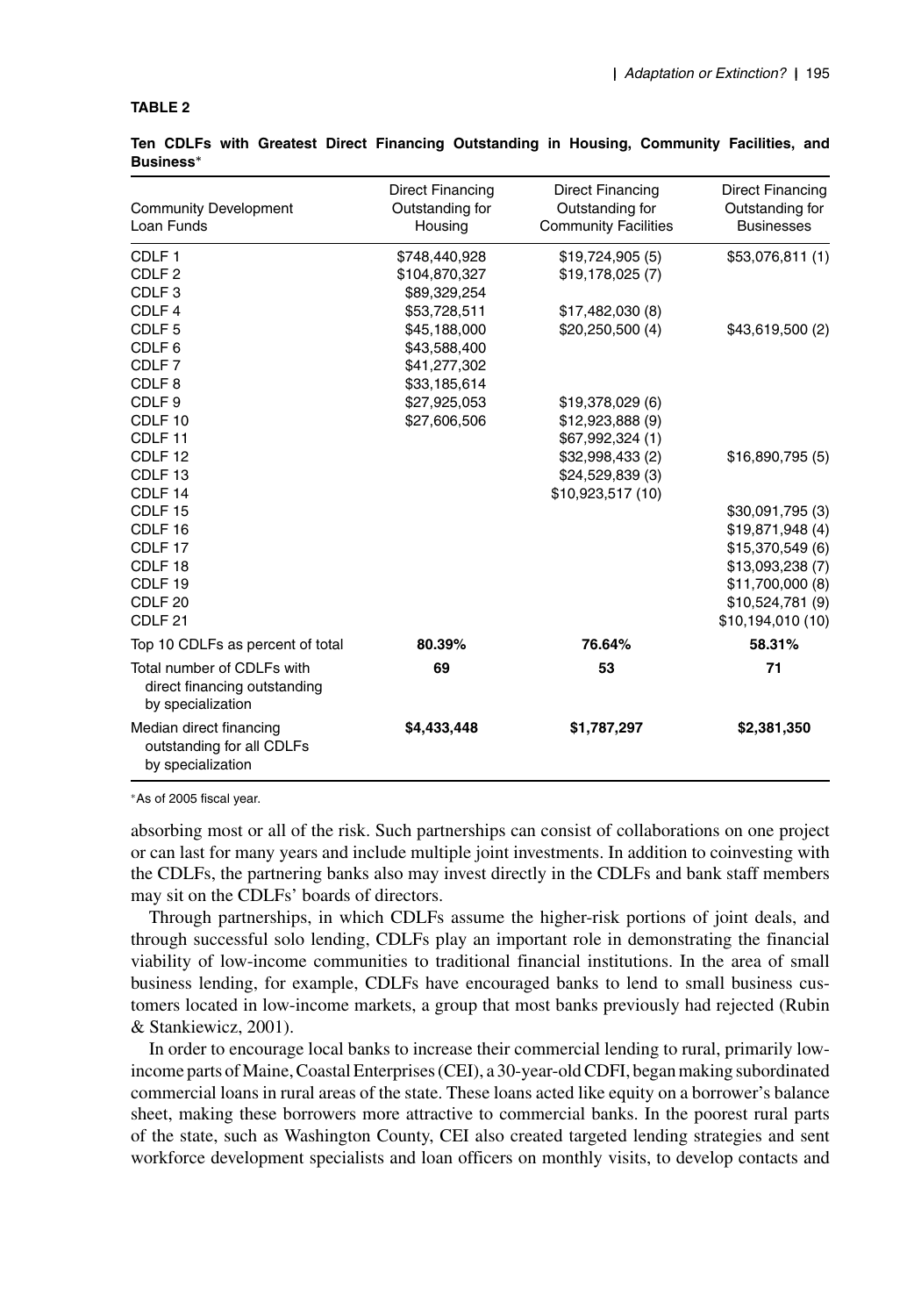deal flow. CEI currently is partnering with four banks on subordinated debt deals and receives regular calls from other banks interested in partnering on specific investments (Carla Dickstein, personal communication, November 15, 2006).

In the area of multifamily housing, CDLFs have helped bring commercial banks into individual projects and have demonstrated how to underwrite such projects successfully and profitably. Banks initially were very reluctant to finance multifamily affordable housing developments. They typically were willing to provide only a first mortgage, and even then only if another entity was willing to finance the predevelopment, construction, and permanent capital aspects, and to do so in a subordinate position, so that the banks would have first access to the collateral should anything go wrong. Banks now consider lending to multifamily development projects reasonably safe because of the underlying physical collateral; the presence of subordinate, risk-alleviating financing such as CDLF loans, Low-Income Housing Tax Credit equity, and public loans; and the extensive organizational and project-based counseling and technical assistance that the CDLFs provide to the borrowers. The same holds true for commercial real estate developments (Sean Zielenbach, personal communication, February 25, 2006).

As a result, conventional financial institutions have become much more involved in real estate projects that previously were financed primarily or exclusively by CDLFs. Construction and permanent financings now come quite frequently from banks and less often from CDLFs. In certain markets, CDLFs and their bank supporters find themselves competing for the same multifamily loans (Sean Zielenbach, personal communication, February 25, 2006).<sup>14</sup>

As banks have moved into markets that had been served entirely by CDLFs, the latter have had to take on increasingly risky investments (Rubin & Stankiewicz, 2001). In real estate finance, for example, as conventional lenders have become more willing to take on more of a project's financing costs, CDLFs have often been pushed further into making early-stage, higher-risk loans. This heightened risk position, coupled with a lower interest rate spread associated with higher interest rates, has caused many multifamily CDLF lenders to revisit their loan pricing so as to make it closer to market cost. CDLFs are less willing and able to offer deeply discounted monies and more willing to provide market-rate financing, particularly if their dollars are effectively the only ones available for seed/gap capital (Sean Zielenbach, personal communication, February 25, 2006).

Because most CDLF loans are riskier than those made by banks, and at times are unsecured, CDLFs also provide extensive pre- and post-investment technical assistance to their portfolio companies. The technical assistance is used both to help potential borrowers qualify for capital and to assist them with various aspects of operations after they have received that capital. The type of assistance provided includes help with writing business plans, putting together marketing strategies, and developing financial systems.

The newest area of CDLF activity is the provision of home loans to individuals. As of fiscal year 2005, 21 CDLFs, representing approximately 20% of all CDLFs surveyed, reported providing housing loans directly to individuals. These organizations closed more than 1,858 mortgages (CDFI Data Project, 2007). While this represents a tiny fraction of the mortgages made by conventional financial institutions, this type of financing has benefits beyond the individual homeowners served. Home loans from CDLFs are an important alternative to the expensive subprime home loans that often are the only route to home ownership for many low-income families. By successfully making housing loans to low-income individuals, CDLFs also are demonstrating the financial reliability of such individuals to conventional lenders.

Self-Help, a North Carolina CDFI, created a program that significantly furthers both goals. In 1994, Self-Help began buying "non-conforming" mortgage loans from area banks in an effort to make mortgages available for individuals who cannot obtain financing from a bank or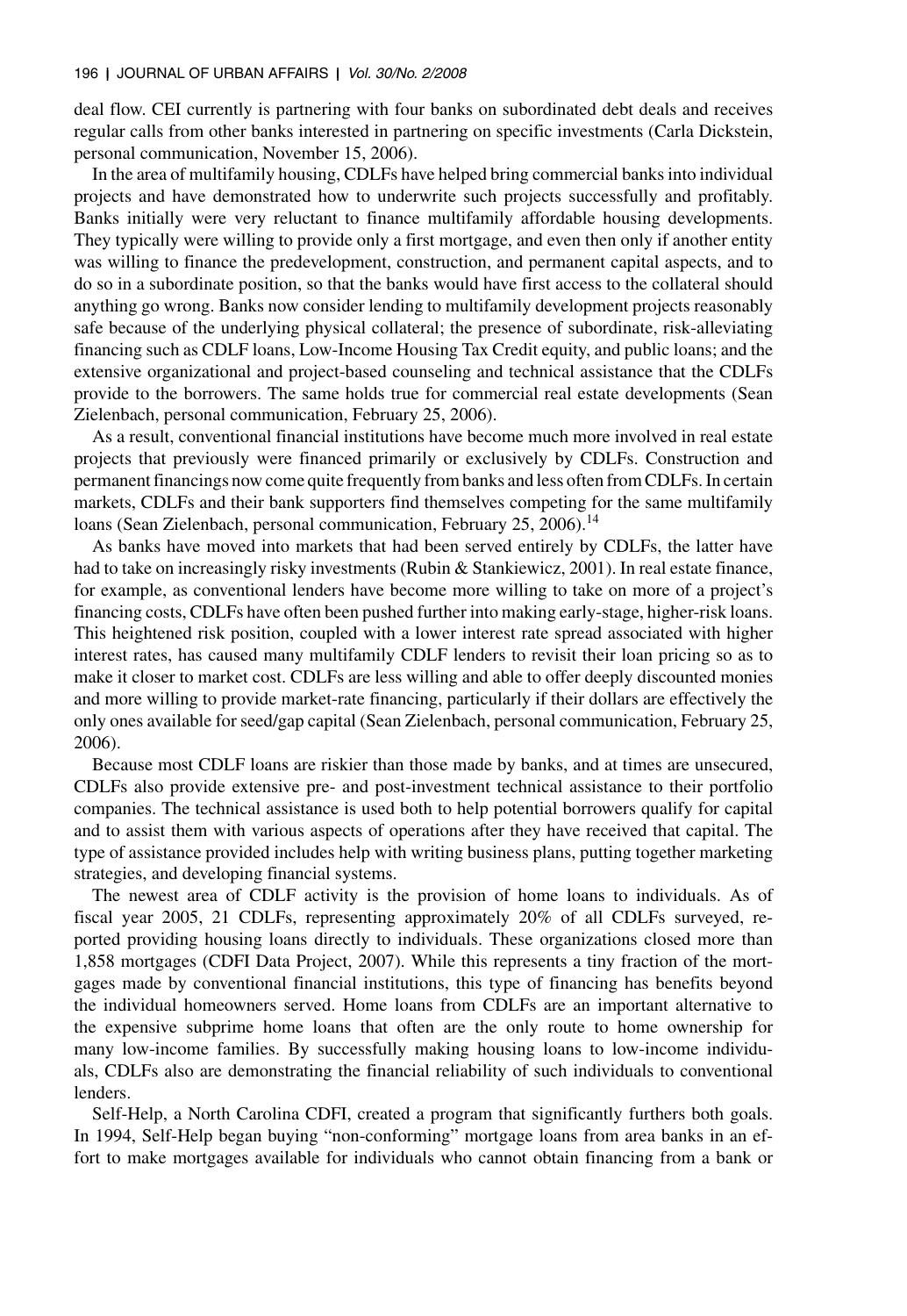conventional lender because of credit or other problems, as well as those who traditionally have been underserved by banks, such as female-headed households, minority households, rural families, and low-income households. In 1998, the organization joined forces with Fannie Mae and the Ford Foundation to offer a national secondary market for affordable home loans. Under this partnership, the Ford Foundation provided Self-Help with a \$50 million grant that Self-Help has used as a loss reserve to enable it to acquire many more nonconforming loans made by conventional lenders, in order to free up capital that the lenders could use to make additional loans to underserved customers. Self-Help credit enhances the mortgages and sells them to Fannie Mae (Ford Foundation, 1998).

Another little-documented area of CDLF activity is the role these institutions have played in shaping policy. CDLFs and other types of CDFIs have influenced government at both the national and state levels. The Clinton Administration's creation of the CDFI Fund, the New Markets Tax Credit, and the New Markets Venture Capital programs were all strongly encouraged and shaped by CDFIs and their leaders (Pinsky, 2001; Rubin & Stankiewicz, 2003; Roberts, 2005). CDFI advocacy also played a role in the Clinton Administration's 1995 strengthening of the Community Reinvestment Act (Pinsky, 2001).

At the state level, CDFIs also have advocated successfully for program funding as well as increased regulation and consumer protection. The latter has included efforts to enact and strengthen state-level community reinvestment act legislation; help pass laws to curtail predatory lending and fringe banking; and advocate on numerous local issues, ranging from workforce to environmental protection. Some of the largest CDFIs, such as Self-Help, The Reinvestment Fund and Coastal Enterprises, have created specialized subsidiaries, or have dedicated personnel, to conduct research and influence policy. Self-Help's Center for Responsible Lending, for example, has contributed significantly to knowledge and regulation on the issue of predatory lending, including the 1999 passage and subsequent evaluation of the first state-level antipredatory lending legislation. The Center works with academics and advocates around the country to conduct research, build coalitions, advocate for antipredatory lending policies, and support litigation (Center for Responsible Lending, 2006).

# **PART II: SOURCES OF CDLF CAPITAL**

Community Development Loan funds are capitalized mostly through debt, which accounted for 67% of all CDLF capital as of fiscal year 2005.<sup>15</sup> The remaining 33% of CDLF capital is equity. Since most CDLFs are nonprofit in legal form, this equity consists primarily of grants and accumulated earnings.

Table 3 shows the sources of debt capital for the industry as of 2005. Banks, thrifts, and credit unions were by far the largest sources, providing almost 50% of all debt capital. Other sources included foundations; federal and state governments; nondepository financial institutions; corporations; religious institutions; national CDFI intermediaries; and individuals interested in socially conscious investing.

As Table 3 documents, there is substantial variation in sources of capital between the larger and smaller CDLFs. Banks, thrifts, and credit unions provided more than 57% of all debt capital for the 20 largest CDLFs, but less than 34% of all debt capital for the rest of the industry. In contrast, the Federal Government and religious institutions combined accounted for less than 10% of all debt capital for the 20 largest funds, but supplied almost 29% of all debt capital for the rest of the field.16

This variation reflects the greater ability of larger institutions to attract debt capital from banks, thrifts, and credit unions, which have become an increasingly important source of capital for CDLFs. Capital loaned to CDLFs increased 91% between 2000 and 2005, with both the 20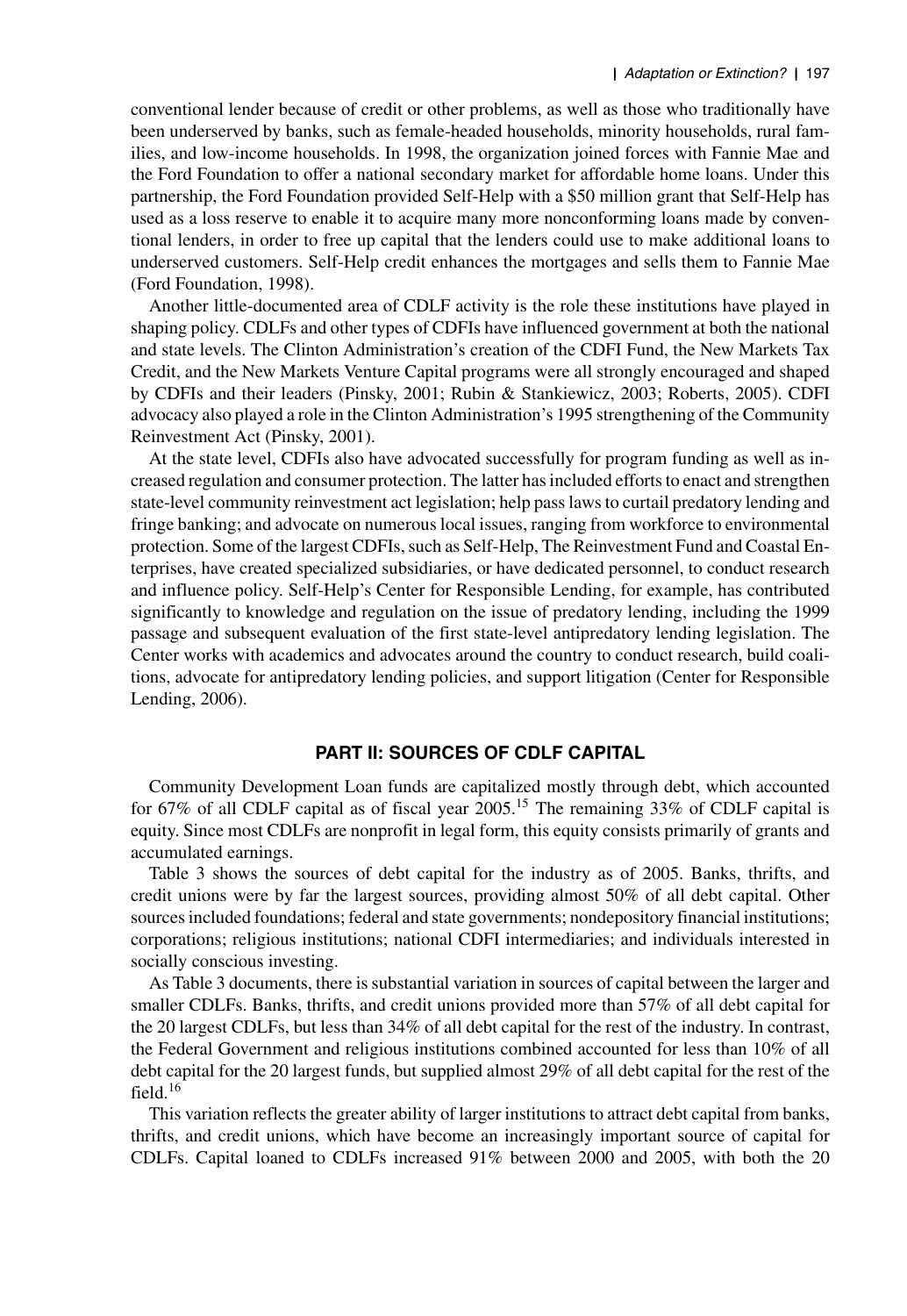| TABLE 3                             |                                         |                    |                       |                           |                                 |                                                                                                                                                      |              |                          |                                    |         |
|-------------------------------------|-----------------------------------------|--------------------|-----------------------|---------------------------|---------------------------------|------------------------------------------------------------------------------------------------------------------------------------------------------|--------------|--------------------------|------------------------------------|---------|
| <b>CDLF Debt Capital by Source*</b> |                                         |                    |                       |                           |                                 |                                                                                                                                                      |              |                          |                                    |         |
|                                     | Unions<br>Thrifts &<br>Banks,<br>Credit | <b>Foundations</b> | Government<br>Federal | Institutions<br>Religious | Governments<br>State &<br>Local | Nondepository<br>Institutions<br>Financial                                                                                                           |              | Individuals Corporations | Intermediaries<br>National<br>CDFI | Other   |
| All CDLFs                           | 49.6%                                   | 16.3%              | 9.5%                  | 6.4%                      | 4.6%                            | 4.0%                                                                                                                                                 | 2.9%<br>2.0% | 2.5%                     | 2.5%                               | 1.7%    |
| CDLFs with<br><b>Twenty</b>         | 57.7%                                   | 16.9%              | 6.3%                  | 3.0%                      | 4.9%                            | 4.4%                                                                                                                                                 |              | 1.7%                     | 2.0%                               | $1.2\%$ |
| capitalization<br>greatest          |                                         |                    |                       |                           |                                 |                                                                                                                                                      |              |                          |                                    |         |
| CDLFs<br>All other                  | 33.9%                                   | ್<br>- 15<br>1     | 15.8%                 | 13.1%                     | 4.0%                            | 3.1%                                                                                                                                                 | 4.7%         | 4.2%                     | 3.4%                               | 2.7%    |
|                                     |                                         |                    |                       |                           |                                 | *As of 2005 fiscal year; the 90 CDLFs exclude Self Help, Local Initiatives Support Corporation, and six loan funds for which data are not available. |              |                          |                                    |         |

TABLE 3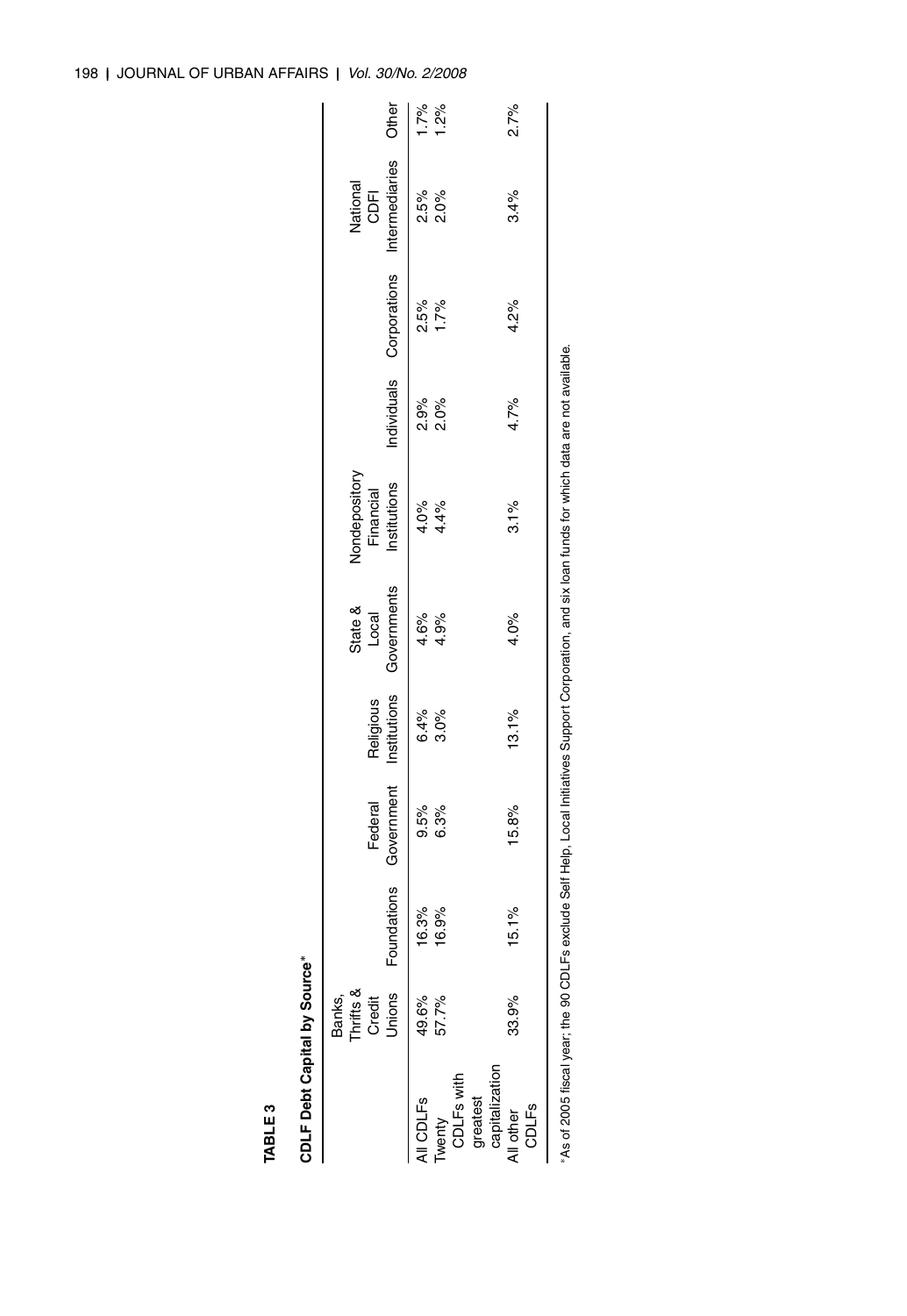|                                                                                                                                                                                                                                                                                                           | Jnions<br>Banks,<br>Thrifts<br>Credit | <b>Foundations</b> | Government<br>Federal                                                                                                                                                                                                                | Religious<br>Institutions | Governments<br>State<br>&<br>Local | Vondepository<br>Institutions<br>Financial |                   | Individuals Corporations | Intermediaries<br>National<br>CDFI | Other       |
|-----------------------------------------------------------------------------------------------------------------------------------------------------------------------------------------------------------------------------------------------------------------------------------------------------------|---------------------------------------|--------------------|--------------------------------------------------------------------------------------------------------------------------------------------------------------------------------------------------------------------------------------|---------------------------|------------------------------------|--------------------------------------------|-------------------|--------------------------|------------------------------------|-------------|
| capitalization<br>Twenty loan<br>funds with<br>greatest<br>All CDLFs                                                                                                                                                                                                                                      | 165%<br>184%                          | 47%<br>46%         | $22%$<br>$-8%$                                                                                                                                                                                                                       | $\frac{41%}{31%}$         | 204%<br>257%                       | 196%<br>209%                               | $\frac{31%}{11%}$ | $\frac{108%}{22%}$       | 110%<br>57%                        | 40%<br>104% |
| loan funds<br>in 2000<br>All other                                                                                                                                                                                                                                                                        | 103%                                  | 51%                | 79%                                                                                                                                                                                                                                  | 59%                       | 148%                               | 107%                                       | 56%               | 680%                     | 308%                               | $-24%$      |
| $\frac{1}{2}$ , $\frac{1}{2}$ , $\frac{1}{2}$ , $\frac{1}{2}$ , $\frac{1}{2}$ , $\frac{1}{2}$ , $\frac{1}{2}$ , $\frac{1}{2}$ , $\frac{1}{2}$ , $\frac{1}{2}$ , $\frac{1}{2}$ , $\frac{1}{2}$ , $\frac{1}{2}$ , $\frac{1}{2}$ , $\frac{1}{2}$ , $\frac{1}{2}$ , $\frac{1}{2}$ , $\frac{1}{2}$ , $\frac{1$ |                                       |                    | $\mathbf{u}$ and $\mathbf{u}$ are the set of the set of the set of the set of the set of the set of the set of the set of the set of the set of the set of the set of the set of the set of the set of the set of the set of the set |                           |                                    |                                            |                   |                          |                                    |             |

Percentage Change in Debt Capital by Source: From 2000 to 2005\* **Percentage Change in Debt Capital by Source: From 2000 to 2005***∗*

**TABLE 4**

TABLE 4

\*Based on 56 CDLFs for which data are available for both fiscal years. ∗Based on 56 CDLFs for which data are available for both fiscal years.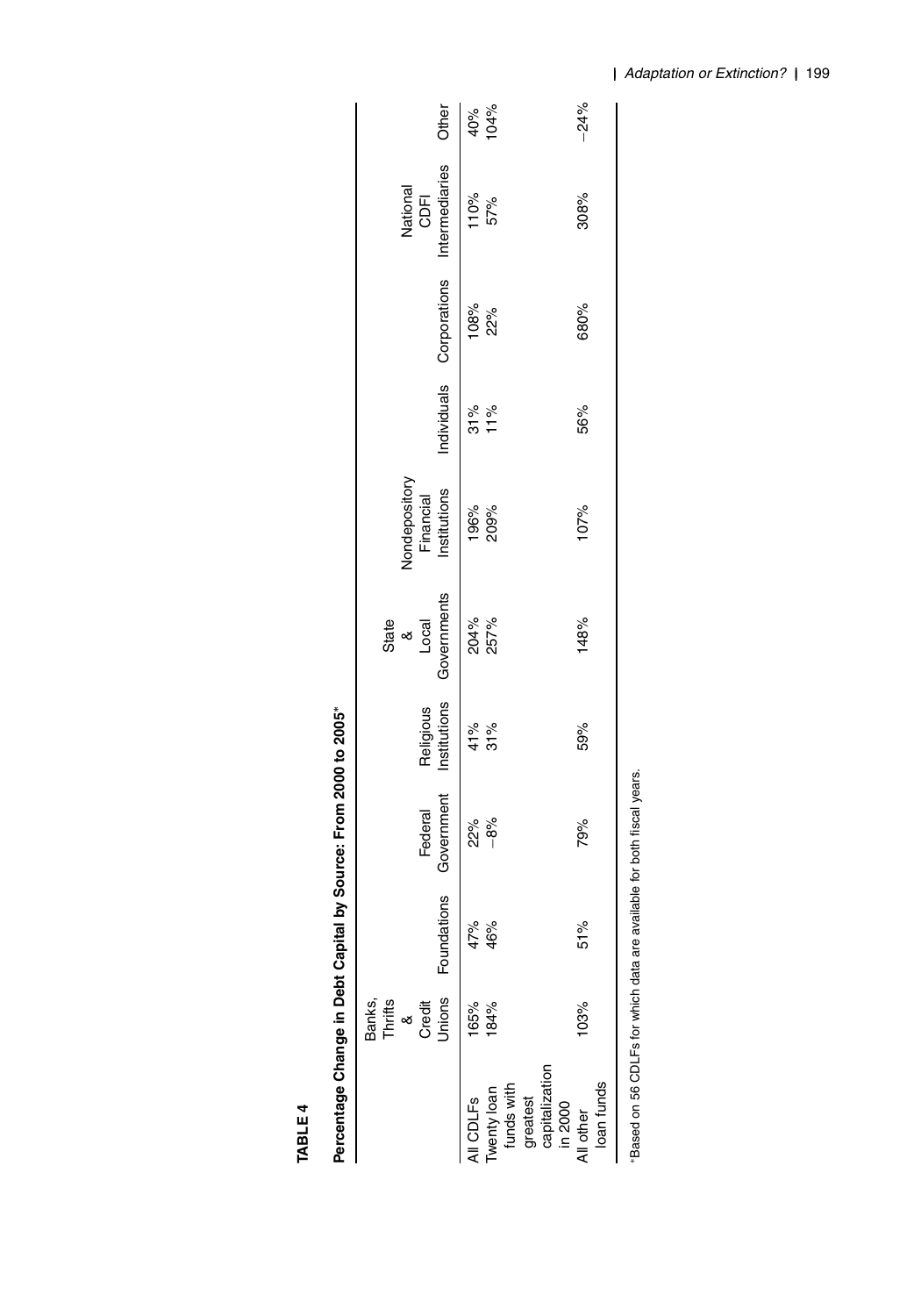| TABLE 5 |                               |                                         |                                |                          |                                                                                                |                                          |     |                          |                         |            |
|---------|-------------------------------|-----------------------------------------|--------------------------------|--------------------------|------------------------------------------------------------------------------------------------|------------------------------------------|-----|--------------------------|-------------------------|------------|
|         |                               |                                         |                                |                          | Capital Under Management as Percentage of Total CDLF Capital, by Source, for 20 Largest CDLFs* |                                          |     |                          |                         |            |
|         | & Credit<br>Banks,<br>Thrifts |                                         | Federal                        |                          | State<br>Local<br>∞                                                                            | Depository<br>Financial<br>$\frac{1}{2}$ |     |                          | National<br><b>CDFI</b> |            |
|         | Jnions                        | Foundations                             | Government                     | nstitutions<br>Religious | Governments                                                                                    | Institutions                             |     | Individuals Corporations | Intermediaries          | Other      |
| 2000    | 76%                           | 83%                                     | 86%                            | 64%                      | 52%                                                                                            | 87%                                      | 56% | 87%                      | 78%                     | 50%<br>73% |
| 2005    | 82%                           | 83%                                     | 50%                            | 59%                      | 61%                                                                                            | $91\%$                                   | 47% | 51%                      | 58%                     |            |
|         |                               | Based on 56 CDLFs for which data are av | ailable for both fiscal years. |                          |                                                                                                |                                          |     |                          |                         |            |

TABLE<sub>5</sub>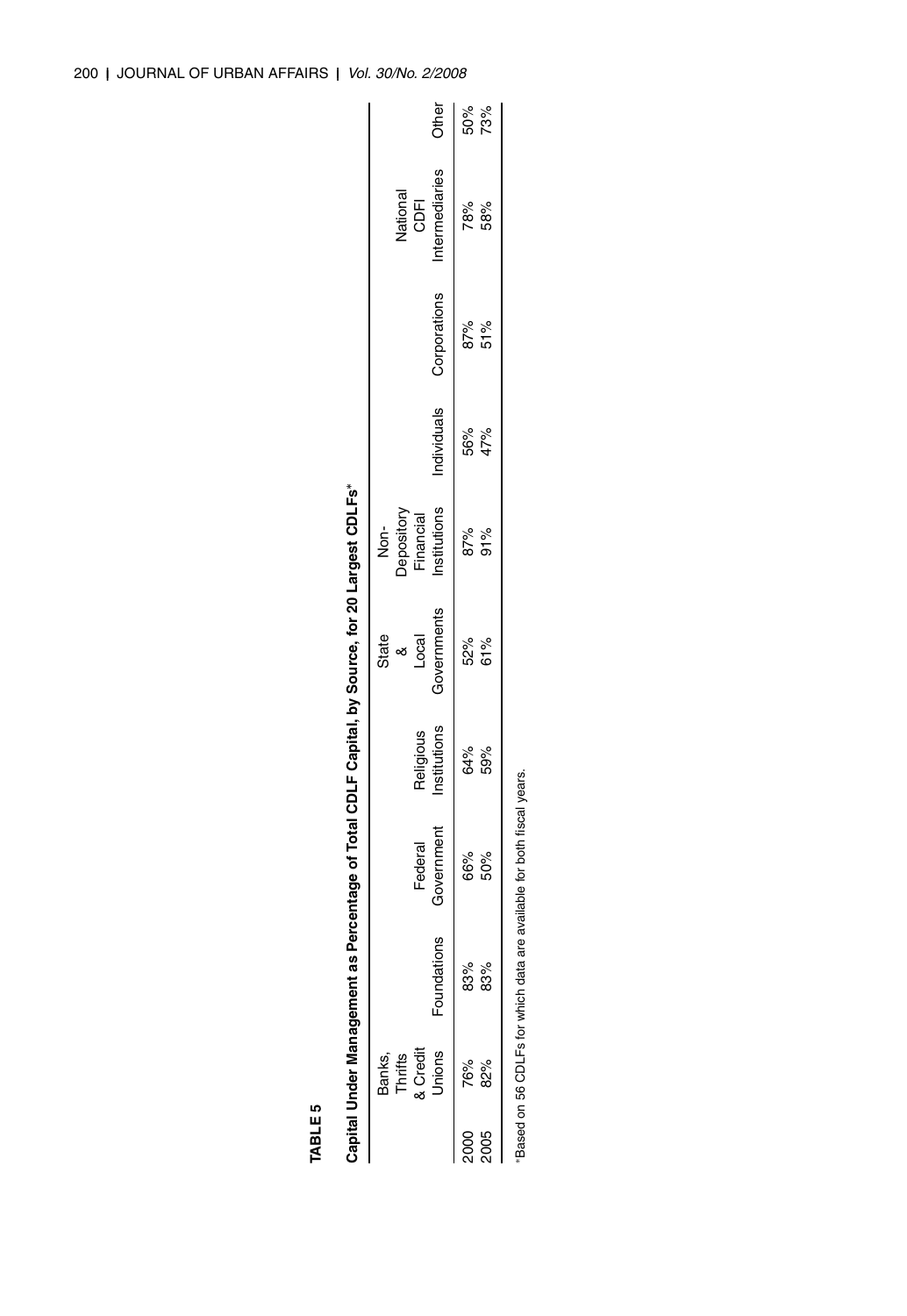## **TABLE 6**

|              | Debt | Equity |
|--------------|------|--------|
| 1995 to 2000 | 156% | 166%   |
| 2000 to 2005 | 91%  | 36%    |

**Percentage Increase in the Amount of Capital Under Management, 1995 to 2000 Versus 2000 to 2005***∗*

∗For 28 CDLF for which data are available for all three fiscal years.

largest CDLFs and all other CDLFs growing at comparable rates of 92% and 89%, respectively. As Table 4 demonstrates, however, dollars loaned by depository financial institutions grew by 165% during this time period, accounting for 60% of the overall growth in debt capital for the industry. Conversely, the debt capital that came from foundations, the federal government, and religious institutions, the three next largest sources of capital, only grew by 47%, 22%, and 41%, respectively.

Table 5 shows that the 20 largest CDLFs increased their share of debt capital from banks, thrifts, and credit unions from 76% in 2000 to 82% by 2005, even as their share of all debt capital stayed constant at 74%. The 20 largest CDLFs also increased their share of debt dollars from state and local governments and nondepository financial institutions. However, these are relatively small sources of debt capital, accounting for less than 5% each.

Equity capital also grew during this time period, increasing by 57% for all funds. The 20 largest CDLFs increased their equity dollars by 54% versus 68% for all others. Although the CDP database does not provide sources for the equity dollars, CDLF equity generally comes from growth in retained earnings and from grants, particularly from federal and state governments and foundations.

Although CDLFs grew their capital under management between 2000 and 2005, the growth rate was much slower than during the prior 5 years. As Table 6 documents, the 28 loan funds for which data are available for all 3 years grew their debt and equity capital by more than 150% between 1995 and 2000. Between 2000 and 2005, however, these CDLFs grew their debt by 91% and their equity by only 36%.<sup>17</sup> The greater growth in debt versus equity capital reflects the increasingly important role of depository financial institutions, which fund CDLFs primarily through debt, and the shift by some foundations from grants to debt-based, program-related investments.

These overall growth rates also mask the trends in the underlying environment that are making it increasingly difficult for CDLFs to raise the subsidized capital they need for the high-risk loans and investments, the provision of technical assistance, and the financial experimentation that is their mainstay. Loans from depository financial institutions to CDLFs, for example, can carry market or near-market rates of interest, greatly limiting the subsidy that CDLFs rely on for many of their activities. The remainder of this section will detail the environmental trends affecting the industry, including the decline in federal government support for community development finance; the changing nature of funding from conventional financial institutions; and the decrease in funding by foundations.

As noted earlier, the most dramatic increases in financial service provision to lower-income markets occurred during the mid to late 1990s, during the Clinton Administration, which had made a strong commitment to such a goal. Clinton's support of the Community Reinvestment Act and sponsorship of the CDFI Fund was critical to the growth of the CDFI industry and to the expanded efforts by lenders of conventional financial institutions to serve historically underserved communities. The George W. Bush Administration has been much less welcoming to community development finance. Evidence of this is most notable in the administration's treatment of the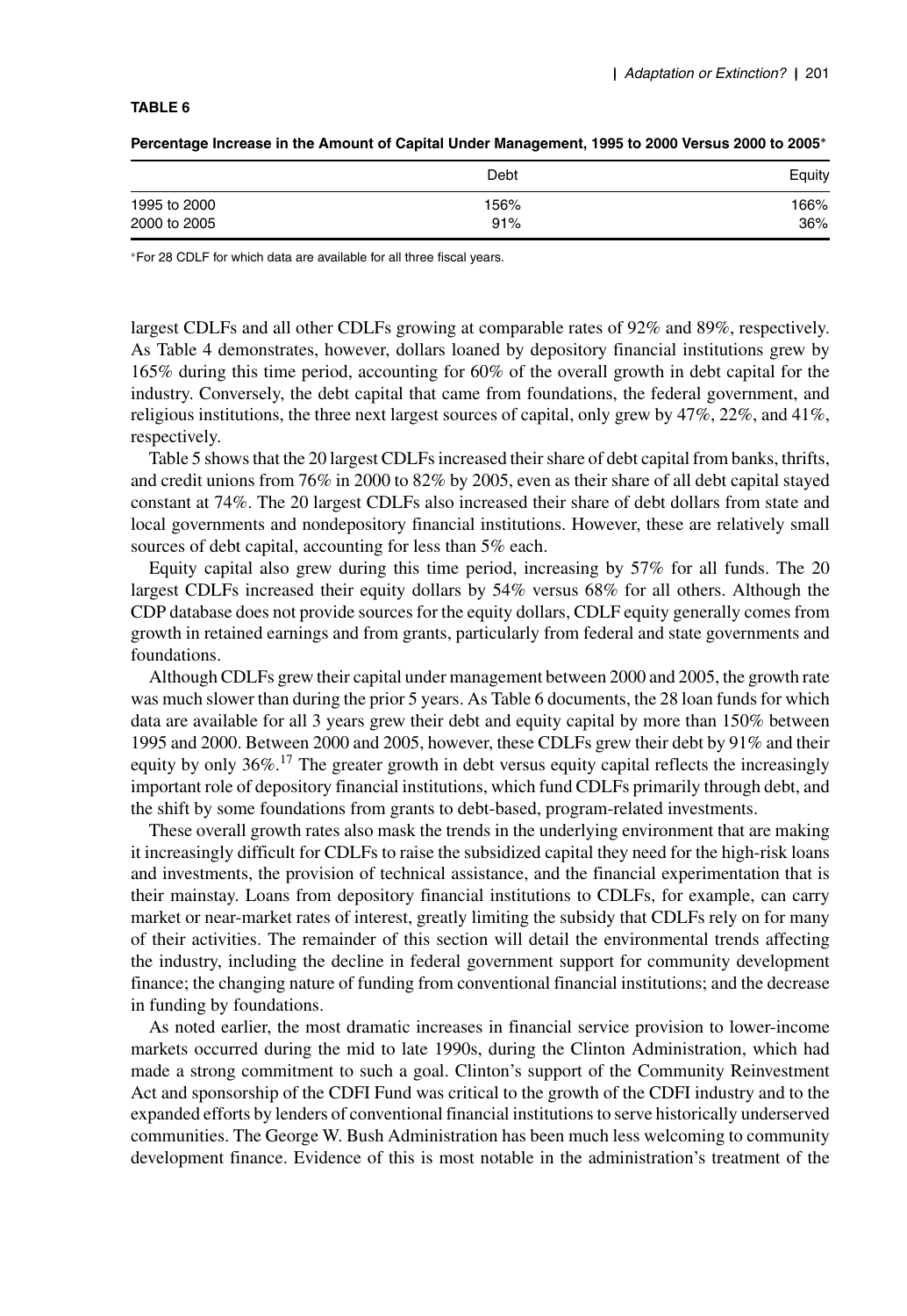## **TABLE 7**

| President's Proposed CDFI Fund Budget, FY 2001 to 2008 |  |  |  |  |  |  |
|--------------------------------------------------------|--|--|--|--|--|--|
|--------------------------------------------------------|--|--|--|--|--|--|

| <b>Fiscal Year</b>                             | Amount                  |
|------------------------------------------------|-------------------------|
| 2001 (last year of President Clinton's budget) | \$118 million           |
| 2002 (first year of President Bush's budget)   | \$80 million            |
| 2003                                           | \$75 million            |
| 2004                                           | \$60.6 million          |
| 2005                                           | \$55.5 million          |
| 2006                                           | \$54.5 million          |
| 2007                                           | \$54.5 million          |
| 2008                                           | \$29 million (proposed) |

Community Development Financial Institutions Fund and the Community Reinvestment Act (CRA), as detailed below. The New Markets Tax Credit program, while an important source of capital for larger CDLFs, particularly those providing real estate and housing finance, has been of more limited usage to date for smaller organizations and for non–real estate business financings.

## **The Community Development Financial Institutions Fund**

The CDFI Fund is one of the few sources of grant and equity capital for community development finance. As Table 7 demonstrates, under the Bush Administration, the CDFI Fund has seen a dramatic reduction in funding, from \$118 million in fiscal year 2001, the last budget under President Clinton, to \$55 million in fiscal year 2007. Even to maintain this reduced level of support required a significant lobbying effort by the CDFI industry, as the Administration's proposed fiscal 2006 budget called for moving all funding to the Department of Commerce, except for that which was necessary to maintain oversight of existing commitments and for administration of the New Markets Tax Credit (NMTC) program.<sup>18</sup> The Administration's fiscal 2007 budget again called for similar consolidation provisions. The president's fiscal 2008 budget, proposed following the election of democratic majorities in both houses of Congress, reversed this strategy and requested a \$29 million allocation for the CDFI Fund.

In addition to reducing overall funding levels, the current administration also has limited the Fund's flexibility in utilizing its allocation by pushing it to focus more of its resources on evaluation, and by prioritizing NMTC administration over other spending. For example, the president's 2008 fiscal budget requested \$12 million for administering the NMTC, leaving only \$17 million to fund technical and financial assistance.

#### **New Markets Tax Credit Program**

The NMTC program was designed to combine public and private sector resources in order to bring \$15 billion in new investments to impoverished rural and urban communities. The program was enacted as part of the Community Renewal Tax Relief Act of 2000, along with the New Markets Venture Capital program. The last round of the NMTC originally was to take place in fiscal year 2007. However, in December 2006, the program was extended through 2008, with an additional \$3.5 billion in funding. A bill to authorize new funding for an additional 5 years has been introduced in Congress.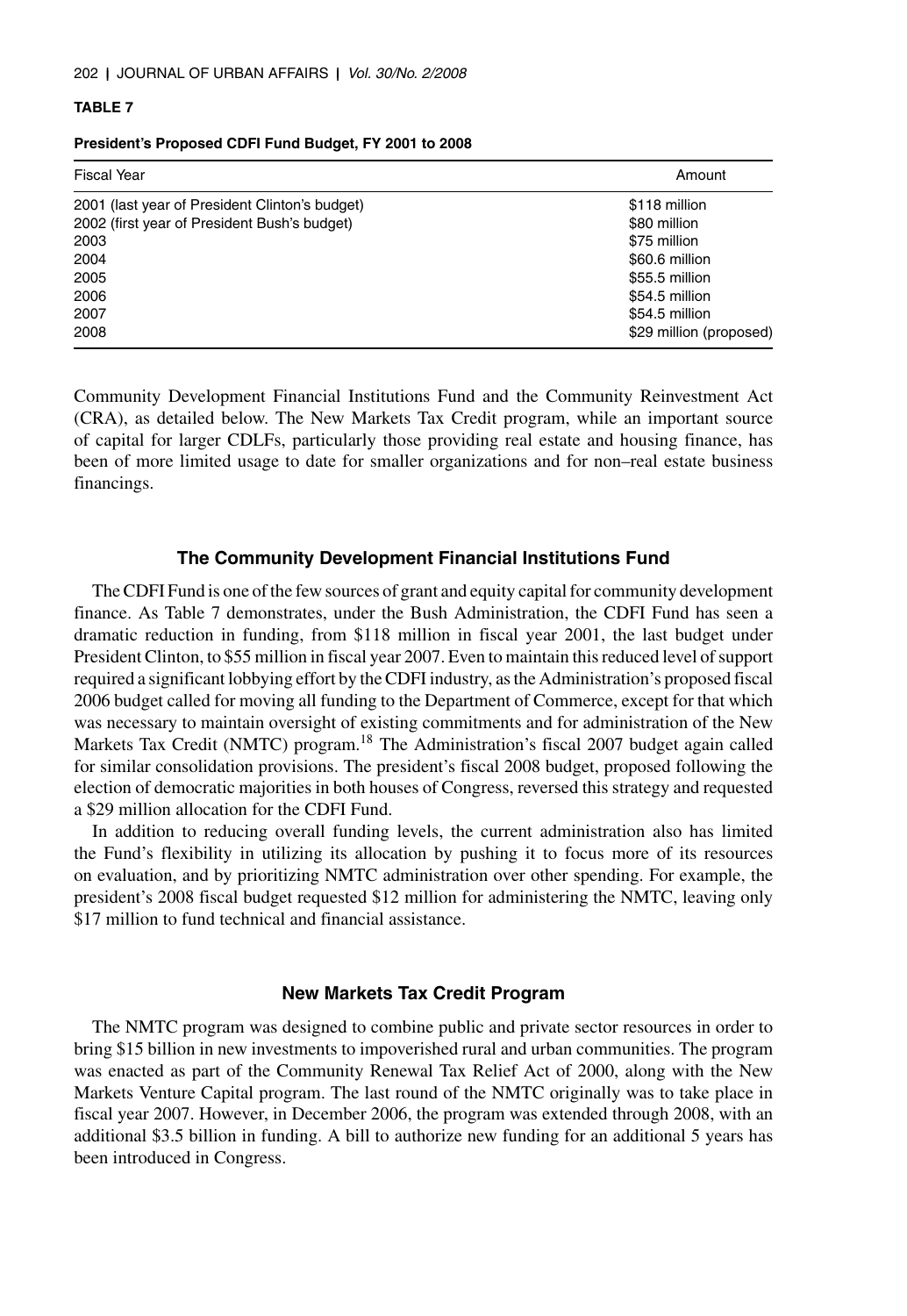The CDFI Fund, which administers the NMTC program, allocates a set pool of tax credits to financial intermediaries, called community development entities (CDEs), based upon a competitive application process. The CDEs then offer the credits to investors in exchange for equity capital investments. The credit is equal to a 39% cumulative tax reduction for the investors and must be used over 7 years—allowing for a 5% reduction in taxes in each of the first 3 years, and a 6% reduction in each of the remaining 4 years (CDFI Fund, 2005).

The program came into existence with strong encouragement and support from the CDFI industry. When the program was being designed, there was great hope that it would be a significant new source of equity capital to fund business lending and investments. Due to several statutory and regulatory provisions, however, the program so far has been used primarily to finance real estate transactions (Rubin & Stankiewicz, 2003).<sup>19</sup> Even more critically, the highly competitive nature of the program and the expense and expertise required to meet its legal and compliance requirements have favored the largest and most sophisticated CDLFs, both in obtaining and utilizing NMTC allocations.

These limitations aside, the NMTC has provided a critical new source of fee-based revenue and an opportunity to expand the size and nature of financing activities at a time when other sources of CDLF capital have become more difficult to obtain. Additionally, some smaller CDLFs have been able to take advantage of the NMTC program by partnering with larger entities, such as Coastal Enterprises, or the Community Reinvestment Fund (Rubin & Stankiewicz, 2005; Seidman, 2007).

# **The Community Reinvestment Act**

Banks and financial institutions provide capital for community development loan funds primarily in order to comply with the Community Reinvestment Act (CRA), which was enacted by Congress in 1977 in order to encourage regulated financial institutions to fulfill their "continuing and affirmative obligations to help meet the credit needs of the local communities in which they are chartered" (NCRC, 2005). The CRA is crucial for CDLFs because any weakening of its provisions translates into fewer resources to fund CDLF activities.

Regulations for the CRA have been revised several times. Most significantly, they were strengthened in 1995 via changes that "focused CRA evaluations on objective performance measures rather than the more subjective and process-oriented factors that regulators previously had used ... required banks and thrifts to disclose information about their small-business, small-farm, and community development lending," and instituted tailored examinations for large banks, small banks, and wholesale or limited-purpose institutions that "more closely align[ed]" the CRA examinations of different types of banking institutions with their business strategies (Barr, 2005, p. 112). Subsequently, large banks, those with assets of \$250 million or more, were evaluated on their lending, investments, and services, while smaller banks underwent a streamlined review based solely on their lending activities. These changes, in combination with "increasingly intense consolidation in the banking industry, which provided greater opportunities for community organizations and regulators to evaluate bank and thrift performance under CRA in the context of merger applications" (Barr, 2005, p. 113) led to a broadly perceived strengthening of the CRA.

Four federal agencies enforce the provisions of the CRA—the Federal Office of Thrift Supervision (OTS), which oversees savings and loan institutions; the Office of the Comptroller of the Currency (OCC), which oversees nationally chartered banks; and the Federal Deposit Insurance Corporation (FDIC) and the Federal Reserve, both of which have responsibility over state-chartered banks (NCRC, 2005). In 2001, these four federal agencies began a review of the 1995 regulations that resulted in new amendments issued in 2004 and 2005.<sup>20</sup> For the first time in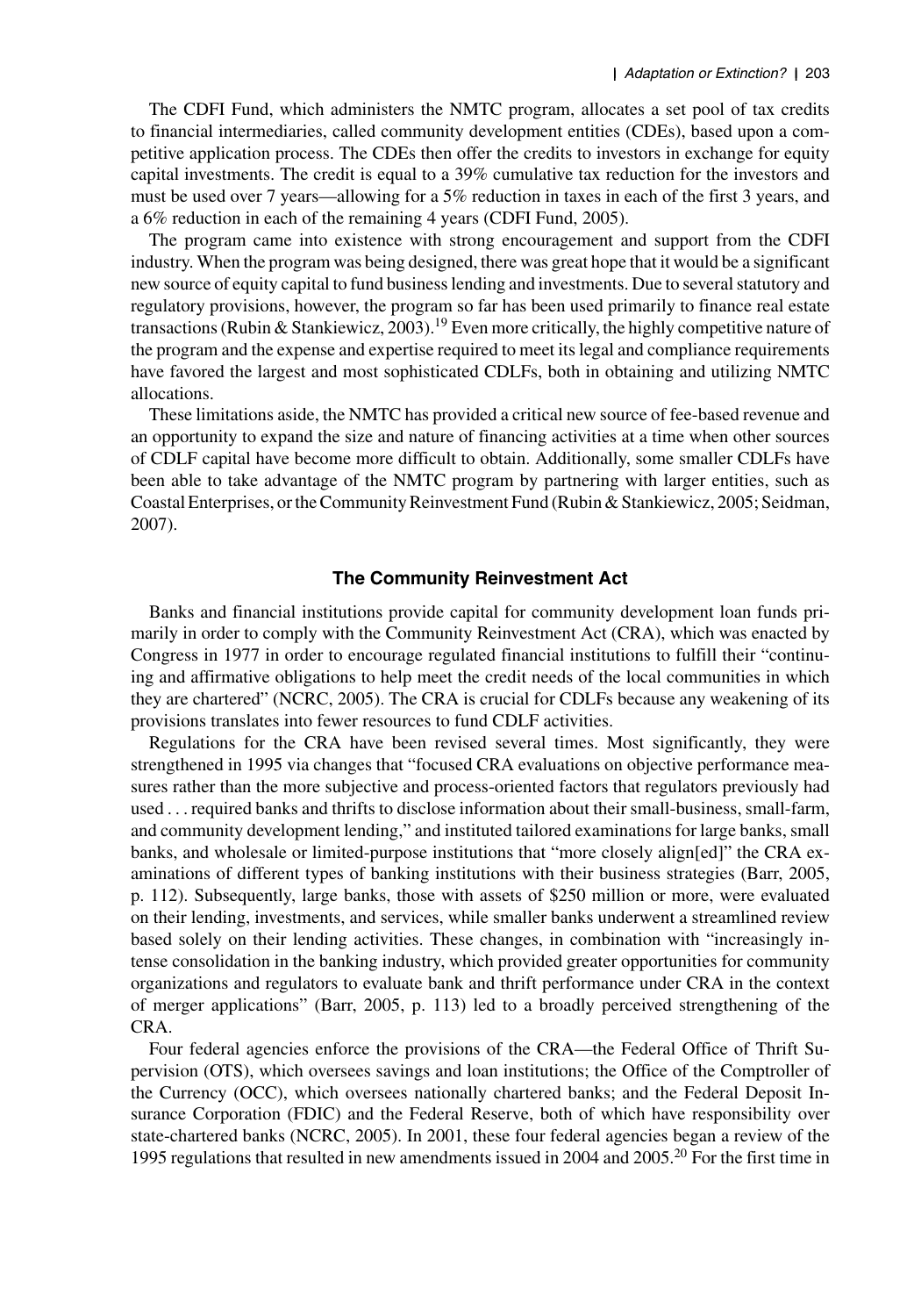the history of the CRA, the four regulatory bodies did not issue a consistent set of rules—while the FDIC, OCC, and Federal Reserve issued identical amendments to the CRA regulations, OTS amendments differed.

The amendments issued by the FDIC, OCC, and Federal Reserve created a new category of banks, known as intermediate small banks. This category encompassed institutions with assets between \$250 million and \$1 billion. Such intermediate small banks were no longer to be evaluated on their investment and service activities. Instead they are evaluated under the small bank lending test and a flexible new community development test. The new rules also exempt the intermediate small banks from CRA loan data collection and reporting obligations for their small-business, small-farm, and community development loans. Finally, the new rules dictate that holding company affiliation will no longer be a factor in determining which CRA evaluation standards will apply to a bank. Thus, a bank's CRA evaluation will be determined solely by its asset size, regardless of how large are its holding company's assets. The new regulations did not change the evaluations for those banks with assets of more than \$1 billion or those banks with assets of less than \$250 million (Marsico, 2006).

The OTS went a step further than the other three agencies, increasing the asset threshold for small savings associations (which are subject only to the streamlined lending test and have no investment or service requirements), from less than \$250 million to less than \$1 billion. The OTS also exempted savings and loan institutions with over \$1 billion in assets from the three-part community development test, replacing it with a community development test that required 50% for lending and 50% for any combination of lending, investment, or financial services (Marsico, 2006). In March 2007, after significant lobbying by CRA supporters, the new director of OTS reversed these changes, aligning the agency's CRA regulations with those of the three federal banking agencies.

Supporters of the Community Reinvestment Act see the 2004 and 2005 regulatory changes as part of an ongoing effort by the law's opponents to "dismantle the act, piece by piece" (Rubin  $\&$ Rubinger, 2004). The National Community Reinvestment Coalition found that as a result of the intermediate small bank category changes, "1,508 banks with 13,643 branches and total assets of \$679 billion were no longer subject to the more rigorous lending, investment, and service tests for large banks and no longer required to disclose data about their small business, small-farm and community development lending" (Marsico, 2006, p. 540).

The current political environment also makes it highly unlikely that CRA will be expanded in the near term to cover other types of financial services providers, such as investment banks, mortgage banks, or insurance companies. Such an expansion is advocated by CRA supporters; by representatives of populations that lack access to financial services; as well as by some commercial banks that argue for it on grounds of fairness, since bank deregulation has resulted in commercial banks accounting for an increasingly small portion of financial service provision.

Beyond the recent changes to the Community Reinvestment Act, the U.S. financial services sector has experienced other changes in its environment over the last few decades, caused by globalization, domestic deregulation, and technological advances (Avery et al., 1999). These changes have impacted the sector's relationships with community development financial institutions. The most dramatic recent change has been consolidation of the banking industry through mergers of increasingly large organizations.

# **Consolidation of Conventional Financial Institutions**

The 10 largest U.S. commercial banks now control 49% of all domestic banking assets, a substantial increase from the 29% they controlled a decade ago (Economist, 2006). This consolidation has had both positive and negative impacts on the CDLF industry. On the positive side, banks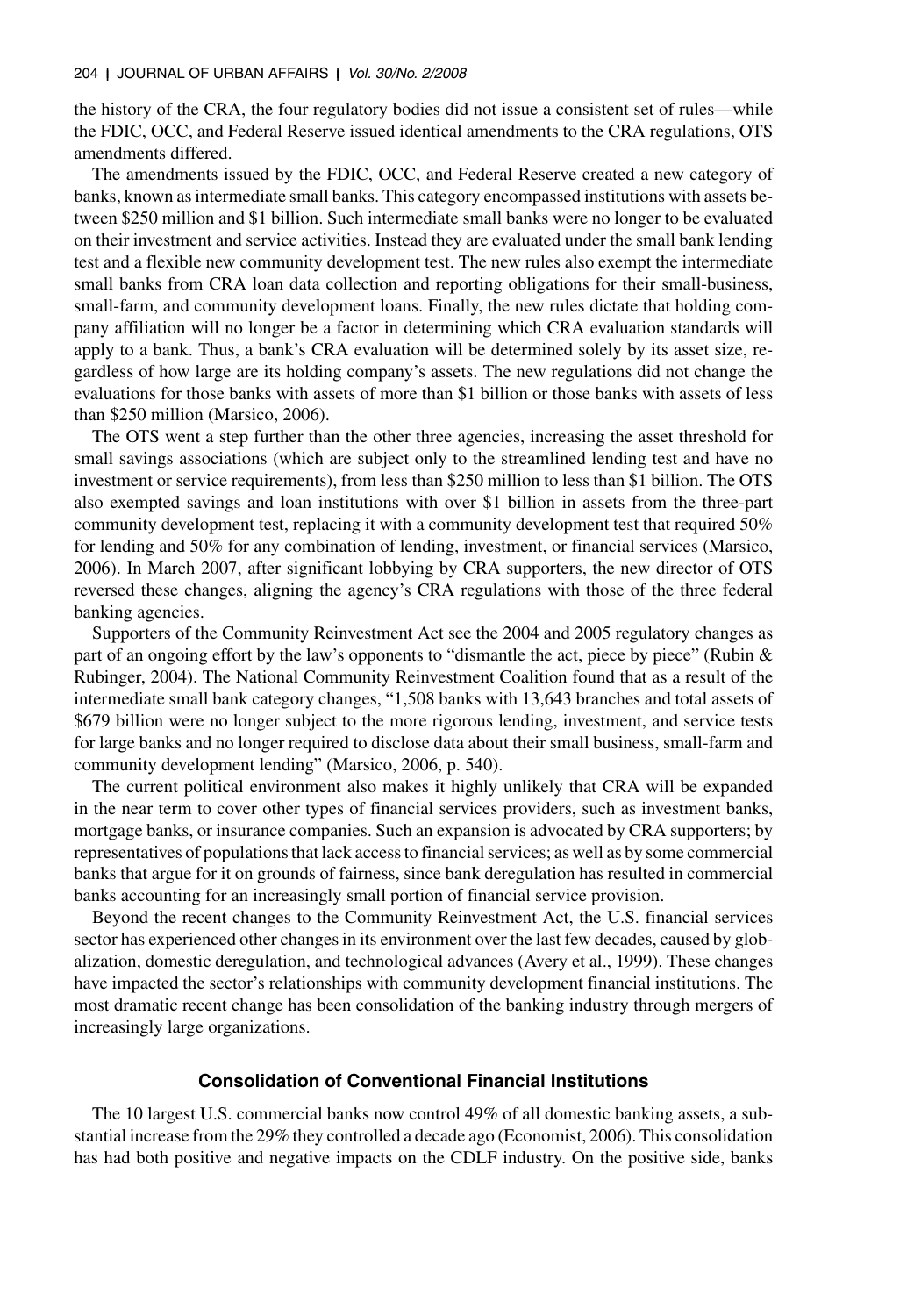planning either to acquire or to be acquired themselves, have been more likely to be concerned about their CRA rating, and thus to make community development-related investments, even if these investments may be unprofitable (Avery, Bostic, & Canner, 2000; Bostic et al., 2002).<sup>21</sup> The negative consequences of consolidation have included reductions in both home purchase and small business lending by the merged organizations. This is particularly true for larger banks that acquire other larger banks and for markets that experience increased concentration of banking services (Avery et al., 1999; Samolyk & Richardson, 2003). An additional consolidation-related concern when large institutions merge is the reduction that occurs in the absolute number of sources of capital for community development. This leaves fewer sources of capital for CDLFs to approach, diminishing the overall odds of a CDLF being able to obtain a capital commitment.

Bank consolidation also has resulted in an increased emphasis on profitability by the larger banks, which have felt pressure to justify the mergers to their shareholders. This has led them to cut costs by consolidating facilities and activities (Tully, 2006), leaving some communities with few or no local banks and bankers. Such communities lose the leadership that bankers, "with their financial clout and community development obligations," can provide, including the ability to have bankers serve on CDLF lending committees and boards of directors (Seidman, 2007, p. 1). The increased emphasis on profitability also has encouraged banks to focus on their most lucrative activities, such as advising on mergers and acquisitions, at the cost of riskier and less profitable ones, such as commercial lending (Hovanesian, 2005).

Finally, the increased emphasis on profitability has translated into less subsidized capital available for CDLFs, as banks increasingly view their CRA-related activities as profit centers. This is made easier by the recent increase in investment options created specifically for the purpose of providing financial institutions with market-rate or near-market-rate returns, while enabling them to receive either investment test or other credit under the CRA. These investment options include mutual funds, such as the Access Capital Community Investment Fund and the CRA Qualified Investment Fund, which invest in economically and geographically targeted fixed income instruments. They also include separately managed accounts that groups, such as CRA Fund Advisors, can set up to suit the particular investment objectives of banks, pension funds, and foundations. These investment options pose challenges for CDLFs, which generally cannot compete on financial returns and have not been able to demonstrate that they produce higher social returns than other community development investment alternatives.

CDLFs seeking bank investments also must contend with higher interest rates, which translate into a higher cost of capital for banks, and subsequently for their CDFI borrowers. For those CDLFs that are reluctant to pass the higher costs on to their borrowers, the higher rates mean a smaller profit margin with which to cover their own expenses.

The diversification and mergers within the financial services industry also mean that more and more commercial banks are part of larger financial services organizations. Such entities can minimize CRA scrutiny by moving assets to those operations not covered by the Act—as has been the case with commercial banks that own subprime lending subsidiaries that do not have to meet the same CRA standards as the parent entities.

## **Foundations**

Foundations have been a small but important source of capital for CDLFs. Over the last decade, a handful of large foundations, including the Ford Foundation, the John D. and Catherine T. MacArthur Foundation, and the F.B. Heron Foundation, have made numerous investments in the field, while others, such as the Rockefeller Foundation, the Fannie Mae Foundation, the Open Society Institute, the Annie E. Casey Foundation, and the W.K. Kellogg Foundation, have supported specific organizations and/or initiatives.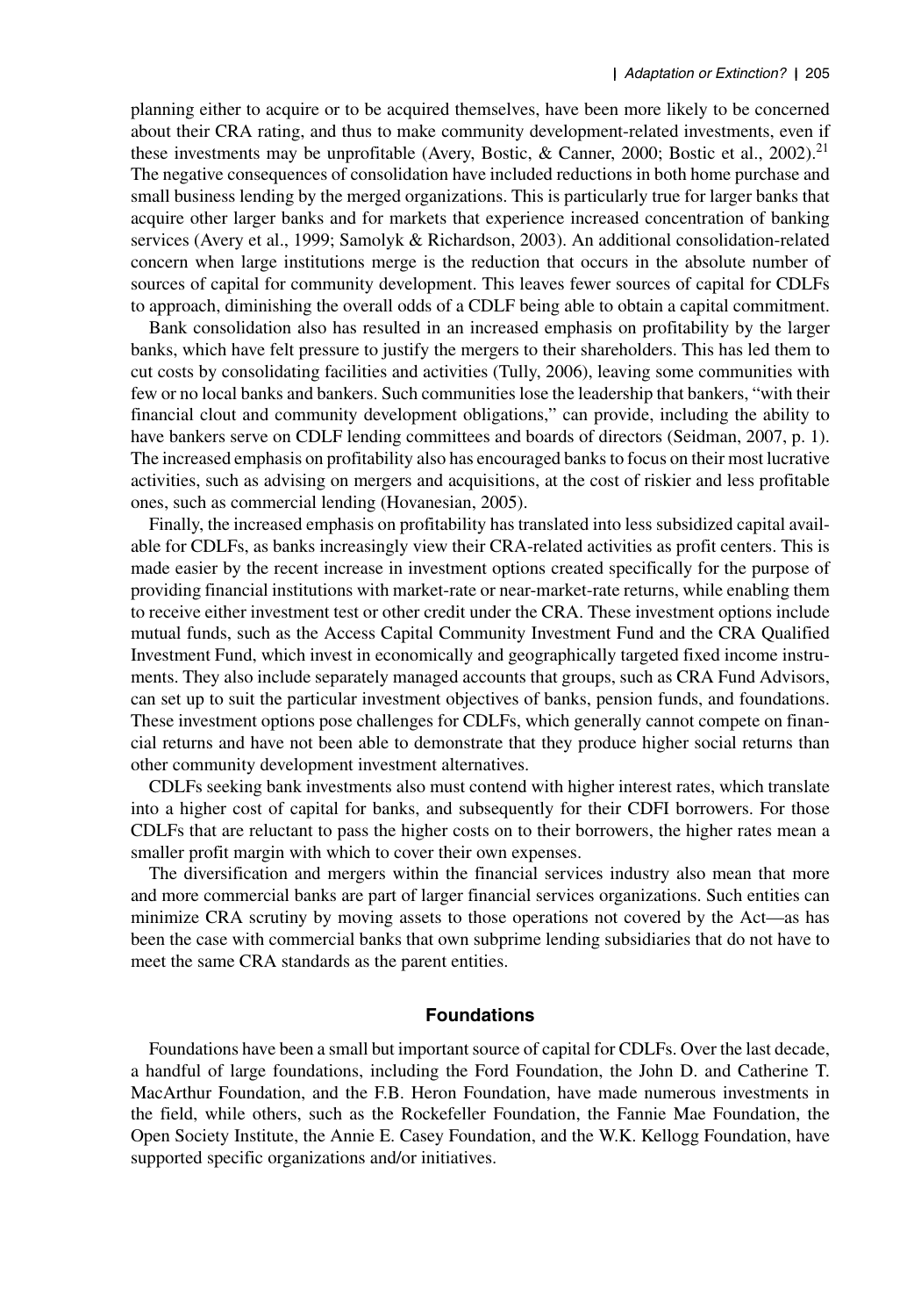Foundations are particularly important as a source of difficult-to-obtain grant dollars. Grants act as equity on a CDLF's balance sheet, enabling it to create loan-loss reserves to secure its investments, and to attract debt capital from banks. Operating grants also enable CDLFs to subsidize their most costly, and often most developmental, operations.

Foundations also provide CDLF with program-related investments (PRIs), which are loans with lower interest rates and longer durations (generally 10 years) that are used primarily to fund CDLFs' lending activities. PRIs accounted for more than 16% of all CDLF debt capital in 2005; and PRI dollars to CDLFs increased by 47% between 2000 and 2005 (CDFI Data Project, 2007). These figures reflect multiyear investments that, for the most part, began in the mid 1990s.

More recent foundation support for CDLFs' lending activities has dropped, due in part to the stock market decline, which shrank foundation assets and led to an overall reduction in foundation giving. More significant, however, have been decisions by the most active foundation investors to change the nature of their support for the sector or to withdraw support entirely. Foundations generally view their dollars as seed money, intended to catalyze other sources of capital and ultimately lead to organizational or project sustainability. For CDLFs, this has meant that the subsidized foundation dollars that helped capitalize many organizations in the industry's early years have become rare or unavailable.

Some foundations have pulled back entirely, no longer funding CDLFs or other types of CDFIs except when the work of individual organizations overlaps with their other programmatic interests, such as workforce development; child care initiatives; or efforts to stop predatory lending. Others are focusing their resources on those few organizations or programs perceived to be the most innovative and likely to bring about the next wave of significant development within the industry those experimenting with securitization or other ways to utilize market-rate capital, or policy initiatives that could increase the impact of CDFI activities.

Even those foundations that have continued to fund individual CDFIs evaluate these investments relative to the range of other community development options available, such as the fixed instrument and equity funds discussed previously. As one foundation official stated, "There has been a lot of activity in the last five years and it's reshaped the landscape a lot and signaled to foundations and banks that they can have the same impact with a better return."

This quote points to an additional challenge for CDLFs, and for all CDFIs—the difficulty of verifying that the social impact of their investments is greater than that created by alternative community development investments. CDLFs have not been able to quantify the outcomes they produce beyond the widely used measures of jobs created and retained. Even the job-related figures are challenging to aggregate, as individual organizations use different methodologies to track this information, reflecting varying levels of organizational capacity, and the lack of money and authority to impose a unifying, industry-wide standard.

The problem is exemplified by answers that CDLFs provided to the CDFI Data Project (2004) questionnaire. The questionnaire asked them to report the number of community service organizations financed in a given year; the number of child care, educational and health care slots that these organizations had at the time of financing; and the projected number of such slots created as a result of the financing. Twenty-nine of the 63 organizations that reported financing community facilities did not know how many slots existed at the time of their financing, and 39 were not able to project how many new slots were created as a result of the financing. $^{22}$ 

# **PART III: ALTERNATIVE SOURCES OF CAPITAL**

In response to the increasingly challenging environment that they are facing in raising subsidized capital, CDLFs have turned their energies toward finding ways to reduce their ongoing reliance on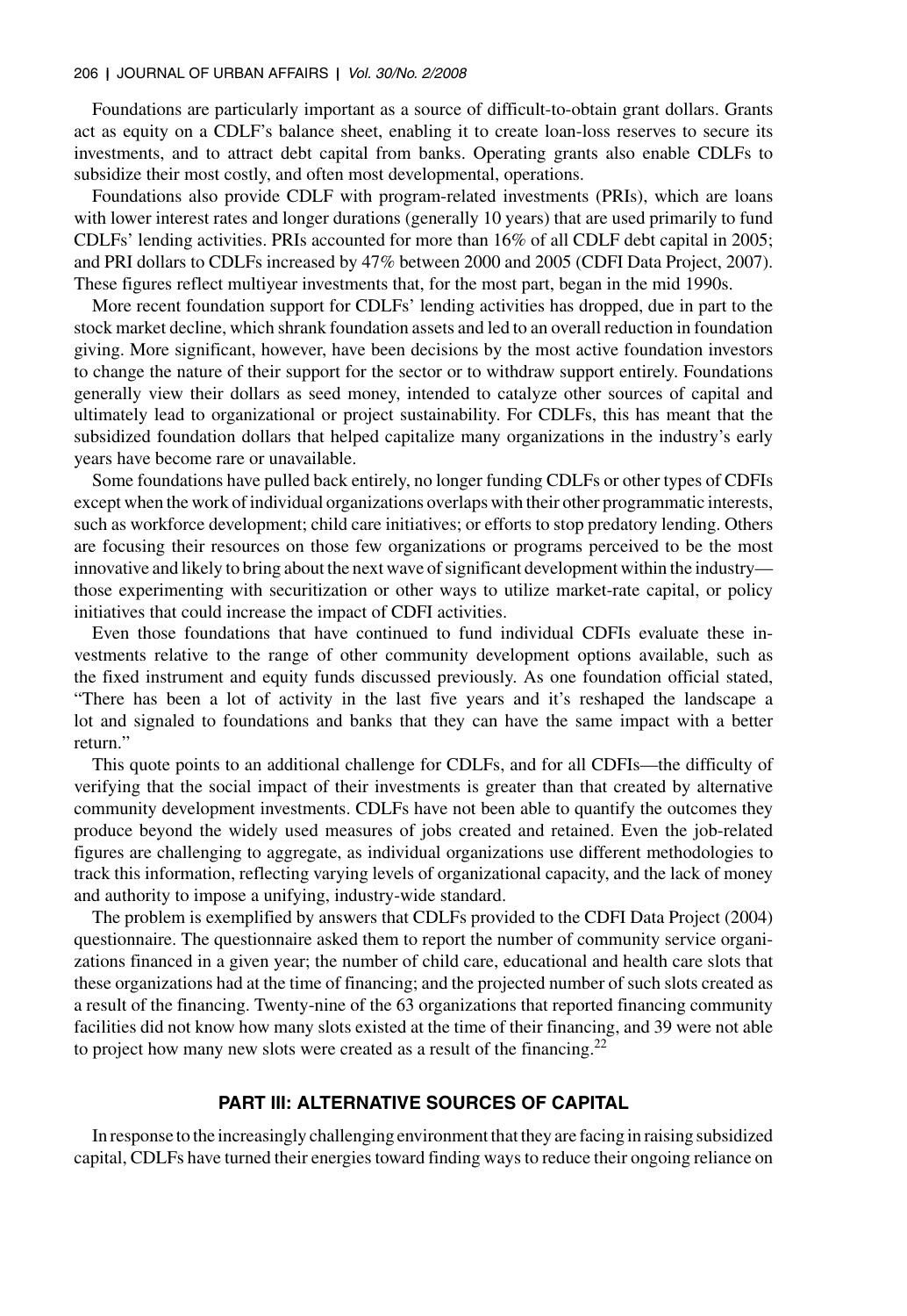such capital by becoming more sustainable. For many organizations, sustainability is associated with increasing their capital under management. While some small CDLFs can survive due to ongoing local subsidies or unique environments that create barriers to new competitors, overall it is very difficult to cover operating expenses with a small capital base.

Intermixed with the push for sustainability is an emphasis on reaching scale to be able to maximize impact (Moy & Okagaki, 2001; National Community Capital Association, 2004; Dunlap, Okagaki, & Seidman, 2005). The goal of getting to scale is not "growing BIG institutions," but rather increasing the volume of financings by a factor of five to ten (Pinsky, 2006, p. 8**)**. In their 2004–2010 strategic plan, the Opportunity Finance Network, a CDFI industry trade association, listed increasing volume of financings as its most important strategic goal, reflecting frustration that, despite impressive growth, the CDFI industry had failed to reverse growing economic inequality or the ravages of predatory financial institutions.

To grow their volume, CDLFs have been targeting new or previously limited sources of capital, such as state and local governments, individual investors, pension funds, and the capital markets. CDLFs also are rethinking the way they do business and repositioning themselves, in order to cut costs and find new ways to utilize market rate capital to fund their operations.

# **State and Local Governments**

Most state governments experienced a significant financial crisis that began in 2001 and lasted through 2004. The crisis was a result primarily of the national economic slowdown, exacerbated by increased demands on state services. Although state revenues generally have grown rapidly since then, not all states have returned to fiscal solvency. Furthermore, the Center on Budget and Policy Priorities warns that "many states risk a rapid return to deficits unless they recognize that some of their current 'surplus' revenues are only temporary and thus should not be used to fund ongoing tax cuts or spending increases" (McNichol & Lay, 2006, p. 1).

Although the variable economic conditions in the states present an uneven playing field for community development finance, overall the states offer a more receptive policy environment than currently exists at the federal level. Community organizations also have a track record of successfully lobbying for state-level CDFI funds, community reinvestment acts, and tax credits designed to encourage community economic development.<sup>23</sup>

The power of state-level initiatives is best illustrated by California, where public-sector activity over the last decade has encouraged the creation of numerous innovative sources of capital to fund community development finance. In 1996, The Community Organized Investment Network (COIN) was established in the state at the request of the insurance industry as an alternative to state legislation that would have required insurance companies to invest in underserved communities. As of 2003, it had facilitated over \$740 million in insurer investments in affordable housing and economic development projects.

The COIN program also certifies California CDFIs, which then become eligible for investments from the COIN-managed pool of capital. Most recently, COIN member insurance companies were responsible for the creation and capitalization of Impact Capital, a for-profit organization that has been an innovator in securitizing multifamily mortgages in low- and moderate-income communities.

In 1997, California adopted a 20% tax credit for qualified deposits of \$50,000 or more in CDFIs in the state. In 2001, the program was extended for 5 more years. Furthermore, in May 2000, then State Treasurer Phillip Angelides launched The Double Bottom Line: Investing in California's Emerging Markets initiative, "to direct investment capital—through state programs and the State's pension and investment funds—to spur economic growth in those California communities left behind during the economic expansion of the past decade" (Angelides, 2001, p. 1). As part of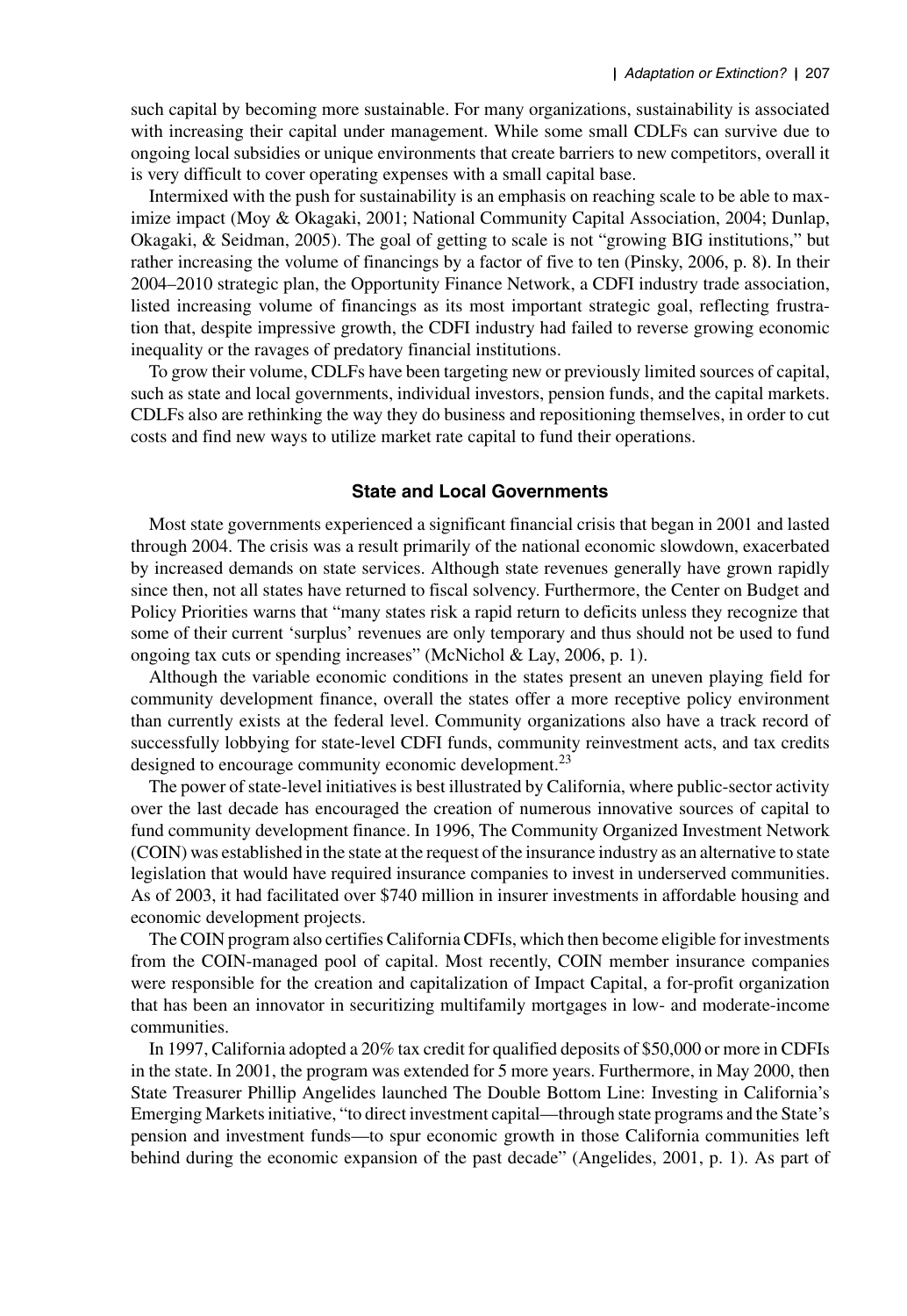this initiative, Angelides successfully encouraged the boards of two of California's largest public pension funds, on which he serves, to invest in real estate and businesses in the state's poorest communities. As of 2006, the two pension funds, the California Public Employees' Retirement System (CalPERS) and the California State Teachers' Retirement System (CalSTRS), had made more than \$4.34 billion in real estate and \$1.09 billion in business investments in such communities (Angelides, 2006).

# **Individual Investors**

Individuals have been a source of capital for community development loan funds from the field's beginnings, when they helped capitalize the first community development loan funds through below-market-rate loans. At present, however, such socially responsible investors make up a fairly small percentage of all capital sources. In 2005, community development loan funds received less than 3% of their debt capital from individuals.

Community development loan funds face a number of challenges in attracting individual investors. First, investors perceive community investments as higher risk. Unlike community development banks and credit unions, CDLFs also cannot offer insured deposits and their products are more diverse and difficult to explain to investors, making them more challenging to sell than conventional bank or credit union offerings. An additional challenge is the fact that CDFIs offer lower broker commissions than other investment options, which can translate into reduced incentives for brokers to offer community investment products (Kanders, 2002). As the field of social investing continues to evolve, however, CDLFs increasingly are looking at individuals as a potentially important source of future capital.

CDLFs, which are mostly nonprofit in legal form and thus unable to accept equity investments except as grants, generally structure their investments from individuals as low-interest loans. The Reinvestment Fund (TRF), a CDFI headquartered in Philadelphia, offers individuals the option of investing as little as \$1,000 for a period of 3 to 10 years. TRF admits that the financial return on such loans is "modest," but argues that the social return "is enormous" (TRF, 2006a, p. 4).

Individuals also can invest in CDFIs via intermediaries, which aggregate the capital and provide due diligence on different CDFIs. Intermediaries include socially responsible investment organizations such as the Calvert Foundation, Trillium Asset Management, and Domini Social Investments, which offer community investments as a specialized asset class or as part of bond and money market funds. The minimum investment sizes vary. Calvert's community investment notes, which had raised \$100 million as of June 2006, have a minimum investment of \$1,000, while Trillium will not accept any individual clients with less than \$1 million to invest (Calvert, 2006; Trillium Asset Management, 2006).

CDFIs also are borrowing from the higher education and foundation models and encouraging investors to dedicate the proceeds of a trust to them or to include them in their estate planning. TRF's investment application, for example, asks investors if, in the event of their deaths, they would consider donating any outstanding principal from their loans to the organization (TRF, 2006b).

The Social Investment Forum, an organization of socially conscious asset managers, estimated that by 2003, \$14 billion dollars had been allocated to community investments. Most of this capital, however, has come from institutional investors as opposed to individuals. In order to attract more investors, the Social Investment Forum established the "1% or More in Community" campaign—to encourage individuals to allocate 1% of their investment portfolios to community investments. The campaign's current goal is to grow the community investing industry to more than \$25 billion in assets by the end of 2007 (Community Investing Center, 2006).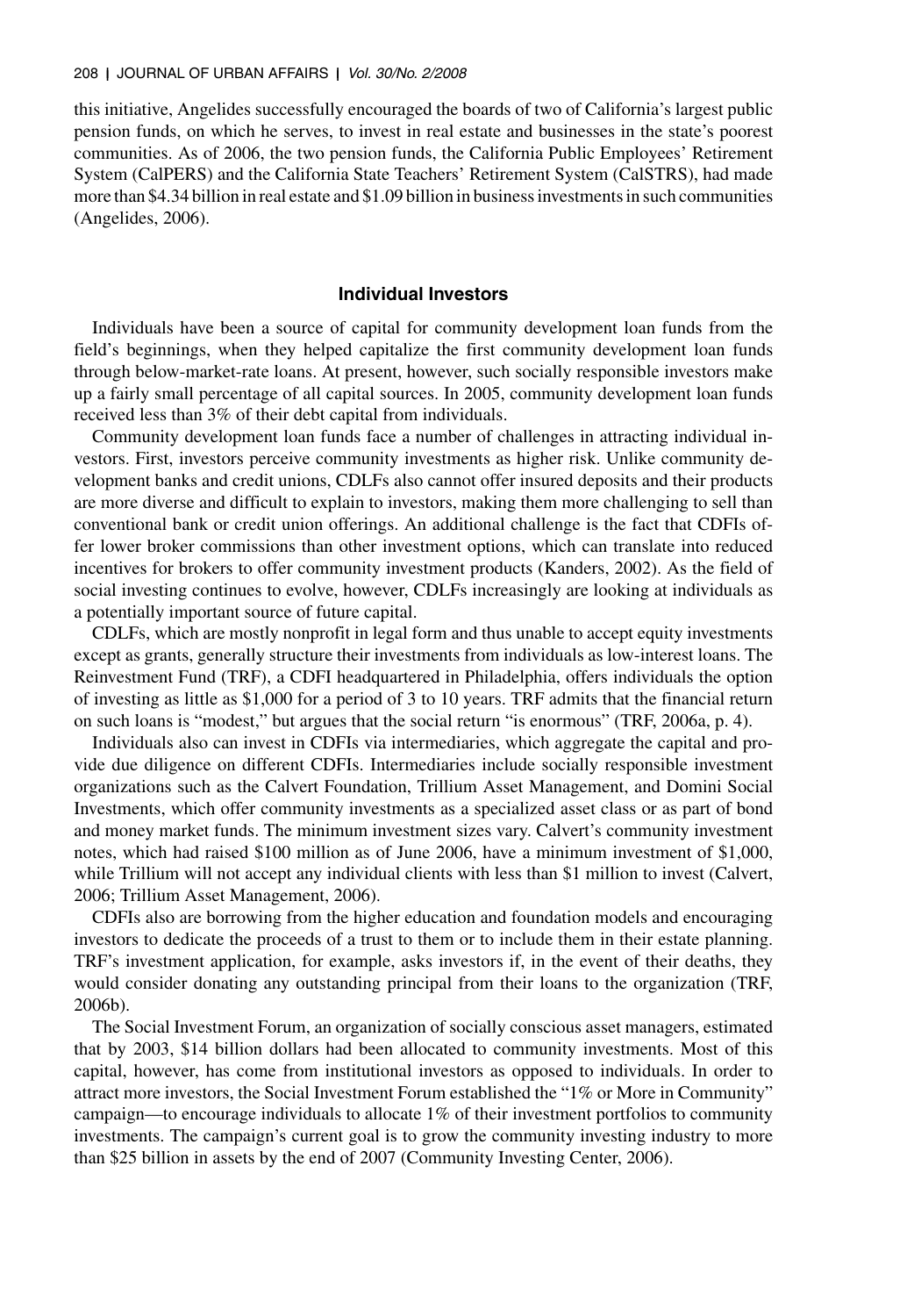# **Pension Funds**

U.S. pension funds control over 7 trillion dollars in assets (Anand, 1998). This includes public pension funds, which manage the retirement assets of state and local government employees and have more than \$2.3 trillion in assets (Moore as quoted in The Democracy Collaborative, 2005); Taft-Hartley pension funds, which are managed jointly by labor unions and employer groups and have approximately \$420 billion in assets (Heim, 2002); and corporate pension funds, which manage the pension assets of corporate employees.

Historically, most pension fund assets have been very conservatively invested, due in large part to the prevailing interpretation of ERISA (the Employee Retirement Income Security Act of 1974), which Congress enacted in response to numerous private sector pension scandals. Prior to 1994, ERISA was interpreted to mean that investments could only be selected for their economic return and safety. In 1994, the Department of Labor issued an interpretive bulletin on the subject, stating that economically targeted investments (ETIs) were allowable as long as they met the benchmark financial return rate of comparable investments with comparable risks.<sup>24</sup> If the investment could not be expected to meet the risk-adjusted rate of return for the asset class, it was improper, regardless of the social benefits (Logue & Clem, 2006).

A number of public and Taft-Hartley pension funds have incorporated ETIs into their portfolios (Democracy Collaborative, 2005). Conservative estimates place the ETI commitments of just the public pension funds at more than \$43 billion (Democracy Collaborative, 2005).

To date, most of the pension fund ETI investments have been in fixed income and real estate. The real estate focus has created an opportunity for CDFIs to access this capital, if they can provide the scale and rate of return that pension funds require. One example of a pension fund investment in a CDFI is the \$25 million loan that the New York City Public Pension Funds made to the Community Preservation Corporation's Revolving Construction Loan Fund, which "makes short-term construction loans for affordable housing, mixed-use development and commercial properties in low- and moderate-income areas" (New York City Comptroller, 2006). An open-ended Request for Proposals for debt-based ETIs is posted on the web site of the New York City Comptroller, who advises the five New York City Public Pension Funds.

# **Capital Markets**

Given the decreasing availability of subsidized capital, significant energy is being focused on finding ways to fund CDLF activities via market-rate capital and the traditional capital markets. Two possibilities that have potential for broader CDLF application are the use of structured financings and securitization.

Structured financings enable certain assets with more or less predictable cash flows to be isolated from the originator and used to mitigate risks, and thus secure a credit (Hew, 2006). One type of such structured financing is a pool of capital that includes a loan from conventional investors secured by a grant, program-related investment, or guarantee from a foundation or government entity. This is the model utilized in raising a fund to finance community child care center facility development and renewal in low-income communities in California, which resulted from a partnership between the Low-Income Investment Fund (LIIF), a national CDLF; Impact Community Capital, a consortium of insurance companies; and the Packard Foundation. The insurance company investors provided \$10 million in long-term capital, the Packard Foundation provided a \$1 million first-loss guarantee and \$3 million for "technical assistance, systems building and infrastructure improvements," and LIIF provides origination, underwriting, and servicing expertise (Dunlap, Okagaki, & Seidman, 2005, p. 7).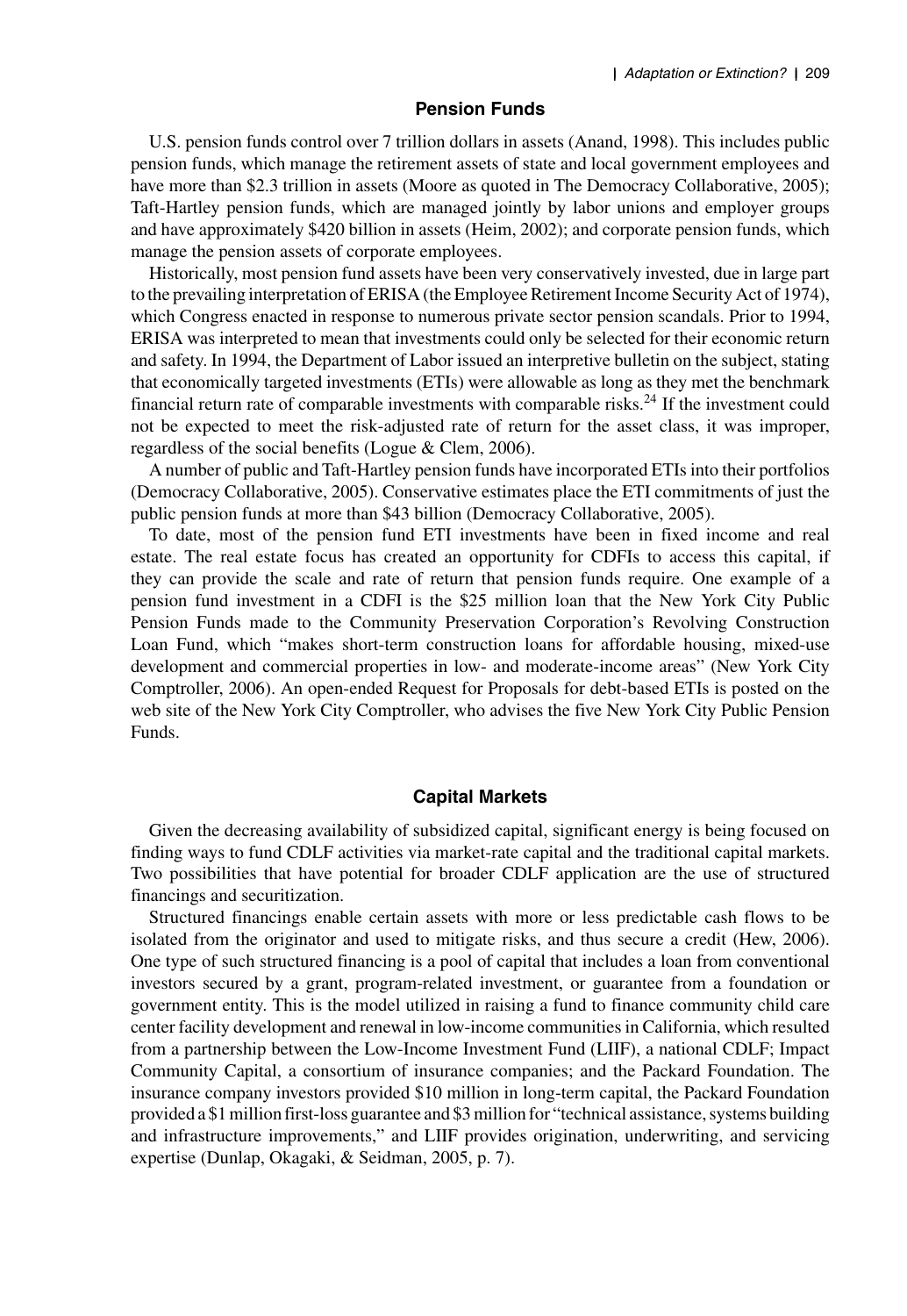Another type of structured financing is a pool of loans that includes senior and subordinate tranches.<sup>25</sup> The senior tranche is sold to private investors, while the subordinate tranche is held by the CDLF and secured by grants. An example of this type of transaction is the National Cooperative Bank Development Corporation's (NCBDC) Enhancement Fund for Charter Schools, which is using "an \$8 million grant from the U.S. Department of Education (DOE) to leverage \$80 million in private sector financing for charter school facilities development in four states" (Dunlap, Okagaki, & Seidman, 2005, p. 8).<sup>26</sup> NCBDC, a national CDFI, sells the A tranche to investors and uses the DOE grant as a first-loss reserve to back the subordinate B tranche, which it holds (Dunlap, Okagaki, & Seidman, 2005; NCB, 2005).

The second mechanism, securitization, consists of aggregating loans with similar characteristics and selling them to investors. It revolutionized the mortgage finance industry in the 1970s, dramatically increasing the supply of available capital and enabling millions more people to purchase a home. It also holds the promise of significantly increased liquidity for CDFIs that have loaned out most or all of their available funds (Stanton, 2003).

Selling loans to free up capital is not a new concept for CDLFs, many of which have sold their loans to commercial banks and to the Community Reinvestment Fund (CRF), a national nonprofit headquartered in Minneapolis, Minnesota, which has operated a secondary market for CED loans since 1989.27 Historically, however, these loan purchases were made by a socially motivated, and thus limited, pool of investors.<sup>28</sup> Furthermore, despite their historically low loss rates, CDLF loans continued to be perceived as high risk. CDLFs thus have had to discount their loans in order to make them attractive to banks and to the CRF, reducing the amount of capital produced by such transactions.

The industry needed to bring nonsocially motivated investors to the table and to make them comfortable with the CED loan product, which was perceived by them as lower performing than the loans made by conventional financial institutions.<sup>29</sup> To make their loans a viable option for institutional investors, the industry also had to offer a product at a scale of \$50 million and above, which is the size necessary to make a public placement cost efficient (Dunlap, Okagaki, & Seidman, 2005). The solution was to combine loans from multiple organizations and to have them rated by a Wall Street rating agency, making the investment attractive to mutual funds, insurance companies, and pension funds.

This happened for the first time in 2002 when Impact Community Capital LLC obtained a Standard & Poor's rating on a pool of low- and moderate-income multifamily housing loans. Almost 90% of the pool, worth approximately \$145 million, was rated, with 90% of that receiving a rating of AAA. The loans in the pool came primarily from Bank of America, with an additional 10% originated by the California Community Reinvestment Corporation, a nonprofit multibank lending consortium (Standard & Poor's, 2002).

A second milestone occurred in 2004 when the CRF obtained Standard & Poor's rating on a \$46 million pool of community development loans originated by various CDLFs, CDCs, and government lenders. Fifty- seven percent of the pool obtained a rating of AAA (Swack, 2004). In both Impact's and CRF's transactions, the highest risk portion of the loans was not rated and was held by the aggregators, with the support of subsidized capital from socially oriented sources. In 2006, CRF obtained a Standard & Poor's rating on a second pool of loans. Both of CRF's offerings were oversubscribed, attracting a number of new insurance, banking, and pension fund investors to community development finance (Swack, 2004).

While the Impact and CRF examples demonstrate that the traditional capital markets can be used to bring new investors to community development finance, there still are obstacles to making this an ongoing source of capital for more CDLFs. The most significant of these is a lack of standardization in loan performance data, documentation, and underwriting procedures. Each CDLF handles these functions in its own unique way, which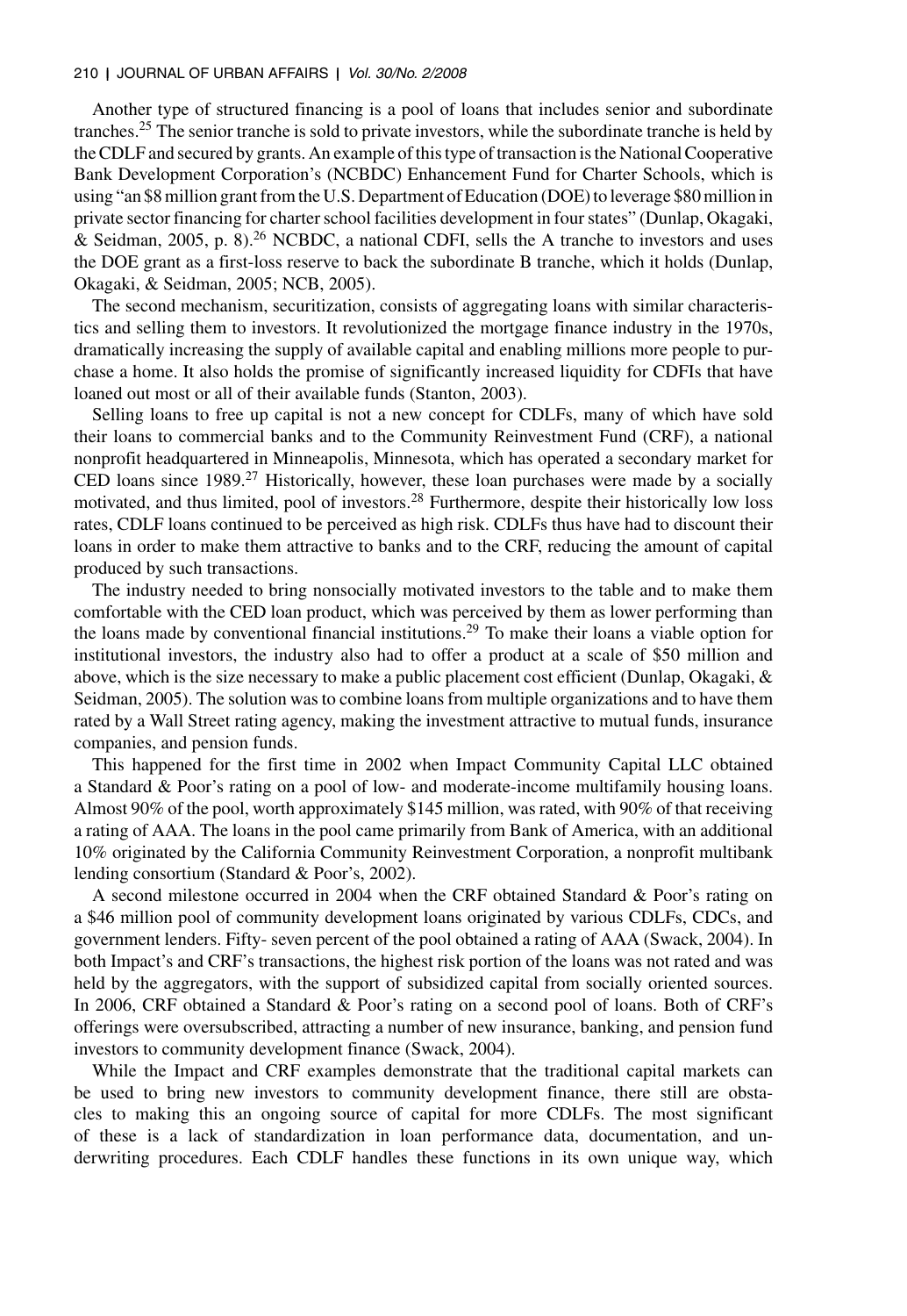complicates the securitization process and is perceived by investors as increasing risk (GAO, 2003).

A second major barrier is the lack of infrastructure to support these types of transactions. To make securitization a viable alternative for more lenders, there needs to be consistent ways for lenders to sell loans to aggregators and for aggregators to achieve the volume of loans needed for a securitization. There also needs to be a way of insuring quality control throughout the process (GAO, 2003).

A third barrier is the lack of mechanisms for forecasting future borrower demand for community development loans (GAO, 2003). This leaves open the possibility of low future demand, which could reduce loan volume and hamper securitization. Additional barriers to securitization include lack of capacity on the part of some community development lenders and the belief on the part of many lenders that their loans will be substantially discounted in the securitization process (GAO, 2003).

A number of initiatives are under way to overcome the remaining barriers and make securitization a viable, ongoing way for CDLFs to access capital. Already, Frank Altman, CRF's President and CEO, notes that CED lenders' knowledge of and comfort level with securitization has grown. "When CRF first began operating, many lenders only sold loans on an as-needed basis. Increasingly, CED lenders are selling loans before they run out of loan capital. 'That has led many groups to be repeat sellers,' says Altman. 'They've developed a schedule.'" (Pohlman, 2004)

# **Repositioning and Rethinking**

In addition to identifying innovative ways to attract capital to make growth possible, CDLFs are rethinking their business models in order to become more sustainable and less reliant on subsidized capital, and to increase the scale of their impact. Toward that end, many of them have undertaken strategic planning processes to determine how to reach these objectives. The resulting innovations have included:

(1) Forming partnerships, networks, and mergers to increase impact and cut costs.

Historically, CDLFs were autonomous, vertically integrated institutions that performed all their functions internally. Many of the larger CDLFs in particular have recognized the limitations of that model and are heeding the advice of those urging them to utilize partnerships, networks, and mergers to reach scale and sustainability (Moy & Okagaki, 2001; Ratliff & Moy, 2004).

CDLFs are using partnerships and networks for many purposes. The Enterprise Corporation of the Delta has partnered with alt.Consulting, a nonprofit business consulting firm, to provide technical assistance to its borrowers. Coastal Enterprises and the Community Reinvestment Fund each have created networks of organizations through which they source new investment opportunities. The Housing Partnerships Network, a cooperative of nonprofits that focus on affordable housing, created an insurance company for some of its members as an alternative to the high costs and unpredictable coverage in the existing property and liability insurance markets.

Mergers, once reserved for failing organizations, have become a way to increase impact and cut costs. The 2006 merger of ShoreBank Enterprise Pacific and the Cascadia Revolving Fund is the most high-profile example to date. The new entity—ShoreBank Enterprise Cascadia—has more than \$71 million under management and plans to grow to \$250 million over the next 5 years. ShoreBank Enterprise Cascadia has raised \$7 million since the merger was announced in the fall of 2006, which it attributes to the merger's positive reception by foundation and bank funders (Holtzman, 2006).

(2) Identifying and focusing on the most lucrative and socially meaningful activities, while outsourcing others, such as loan processing and back office operations, in order to cut expenses.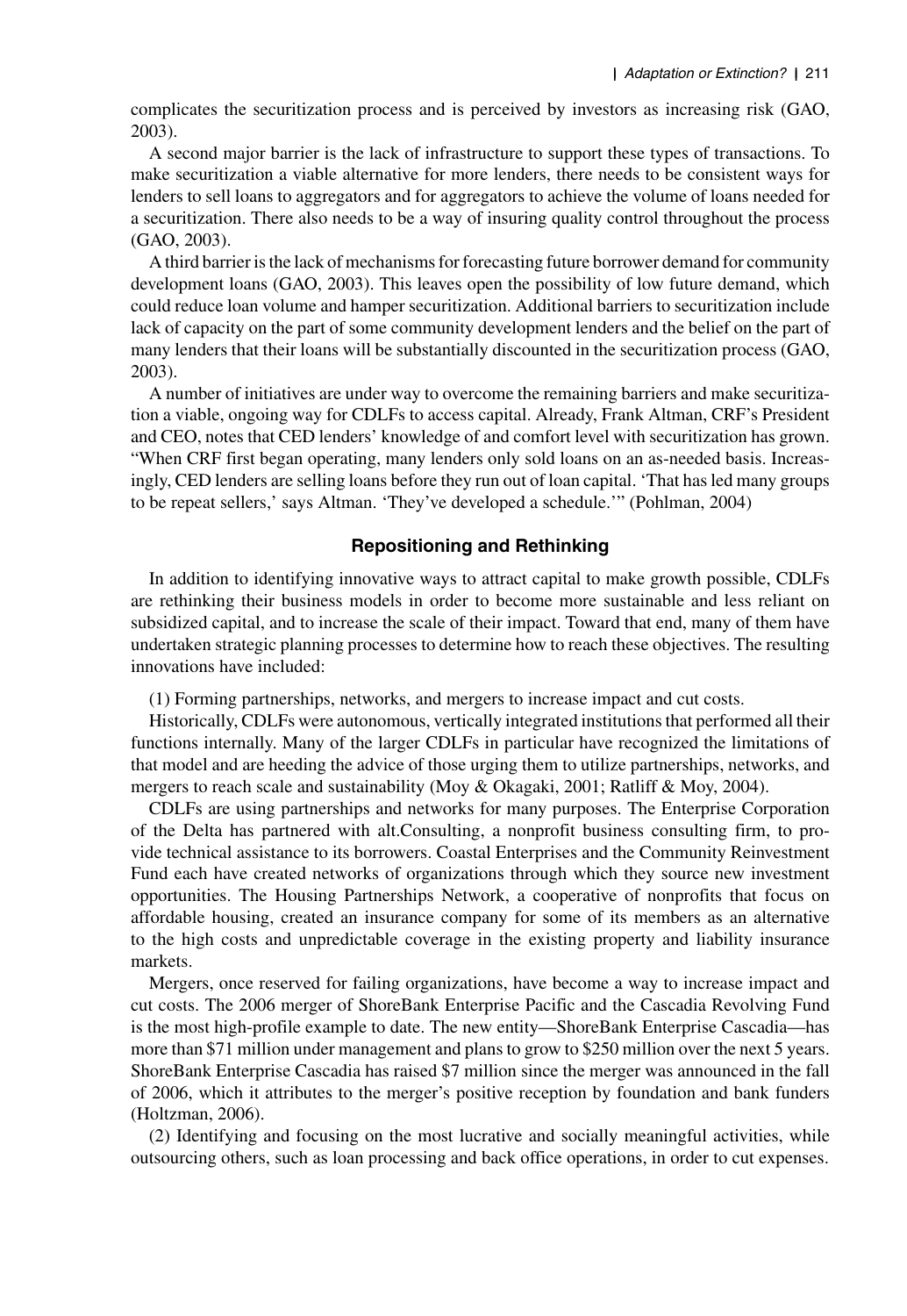After realigning its organizational priorities around the goal of growing market share, the Illinois Facility Fund exited several unprofitable programs that did not directly support that goal and dramatically cut back technical assistance, particularly to organizations that were not ready to borrow. A number of CDLFs, such as the New Hampshire Community Loan Fund, have outsourced their loan servicing, often to local banks, to cut costs. Boston Community Capital staffed a new program by contracting out everything but the two aspects that were most important for its mission (Dunlap, Okagaki, & Seidman, 2005).

(3) Increasing their levels of off-balance sheet transactions, in which CDLFs invest funds for other organizations in exchange for origination and servicing fees.

In 2005, CDLFs underwrote \$68 million and serviced an additional \$295 million in off-balance sheet loans. Organizations such as the Low Income Investment Fund have comparable levels of capital both on and off their balance sheets, enabling them to increase significantly their lending activities and reach, while also generating operating income.

(4) Finding ways to utilize market-rate capital.

New Jersey Community Capital set up a nonprofit subsidiary, to finance "the portion of community development initiatives that mainstream financial institutions deem credit-worthy but choose not to underwrite because of the size of the transaction or the specialized knowledge required to comprehend non-standard risk." The subsidiary relies on market-rate warehouse lines of credit for its capitalization and its legal documents are structured so that new investors can be added "easily" in the future (New Jersey Community Capital, personal communication, January 12, 2007).

(5) Diversifying their base of borrowers and mix of products.

As discussed previously, entities such as Boston Community Capital, which previously focused its housing lending principally on serving Community Development Corporations, now include public housing authorities, private developers, and other community organizations among their borrowers. Organizations such as the Low Income Investment Fund and the Rural Community Assistance Corporation, which previously were primarily housing lenders, now finance a range of community facilities as well.

## **CONCLUSIONS**

Community development loan funds are at a critical junction. The economic and political environment of the late 1990s, which facilitated their most dramatic growth, is unlikely to return. The last few years also have brought increased competition for capital in the form of new financial products that promise both community impact and market-rate returns. Even some CDLF successes, such as demonstrating the financial viability of low-income communities, have created new pressures for CDLFs. As conventional financial institutions have become more willing to invest in CDLFs' more profitable transactions, CDLFs are forced to find new and sustainable ways of serving low-income communities at a time when the subsidies necessary for such innovation have become rare.

At the same time, the problems of economic inequality and poverty that CDLFs are trying to address have worsened. Additionally, many predatory financial service providers have come to view low-income communities as market opportunities, reversing the wealth-building efforts of community development financial institutions.

In order to address these issues, CDLFs must grow the scale of their activities, by finding ways to operate with significantly less subsidy than the industry has utilized to date or by developing new sources of subsidized capital. Some of the largest and most sophisticated CDLFs have led the way in rethinking and restructuring the way they do business, in order to identify "a sustainable business model that meets the mission" (Dunlap, Okagaki, & Seidman, 2005, p. 12).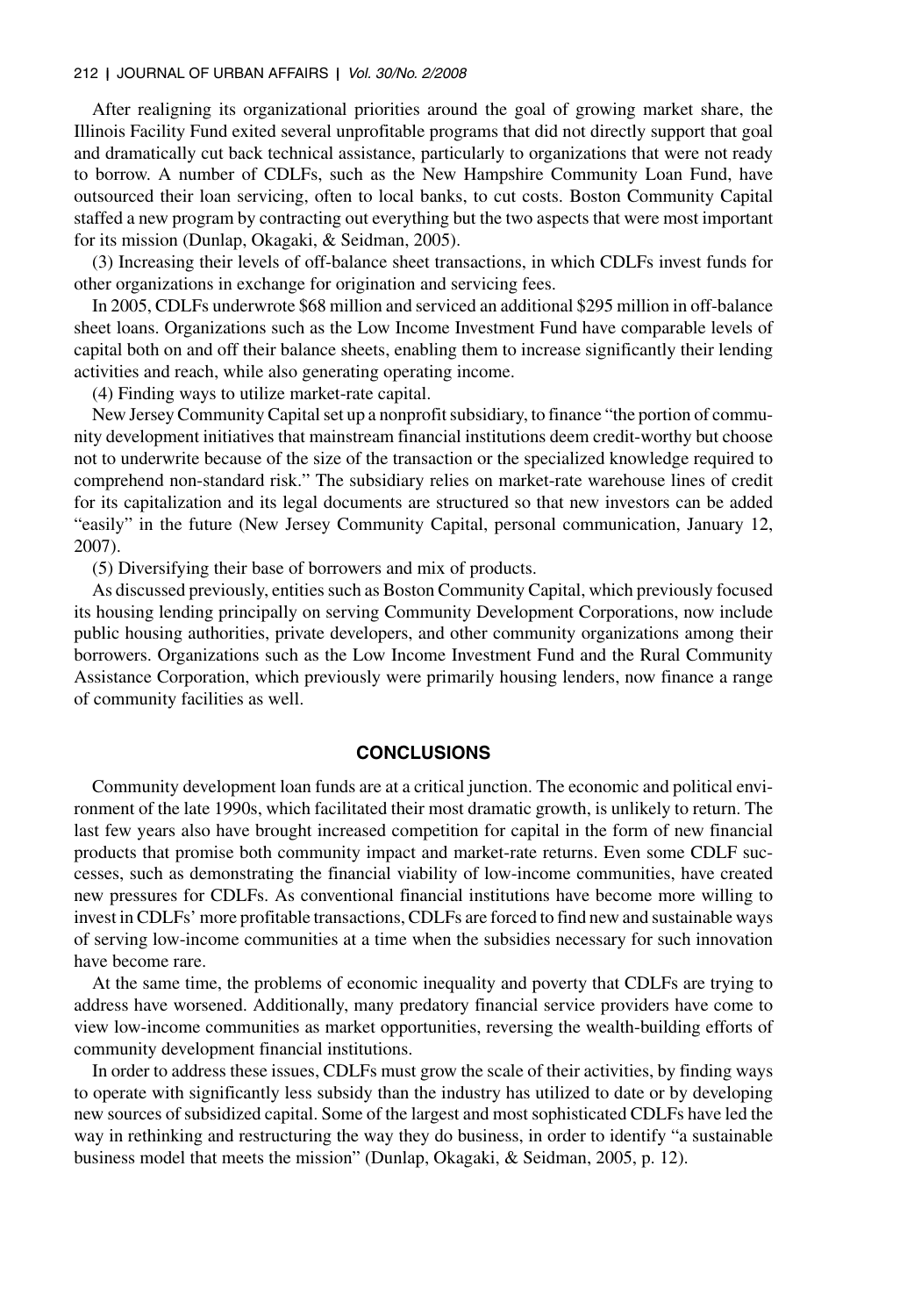However, the industry, and most critically, its government and foundation funders, must not lose sight of the ongoing importance of subsidy. Subsidy is necessary for the continual innovation and risk taking that have enabled CDLFs to demonstrate repeatedly the financial viability of new products and markets. Such innovation and risk taking require organizational reserves, generated either internally from profits or externally from subsidy. Yet most CDLFs operate without benefit of the ongoing profits that successful innovations merit in other contexts. This is due not only to the overall challenge of maintaining profitability when making high-risk investments, but also to the tendency of funders to view growth in a CDLF's retained earnings as an indication that the CDLF no longer needs additional capital.

Subsidy also is necessary to enable CDLFs to maintain an in-depth knowledge of the low- and moderate-income communities that they serve, a critical component of the CDFI model. Furthermore, many CDLF activities—such as the provision of microloans, nonprofit operating loans, extensive technical assistance, and predevelopment financing—are not cost efficient. Without ongoing subsidies, CDLFs will be forced to abandon such activities, diminishing their ability to serve low-income communities.

In a no- or low-subsidy environment, it is likely that only the largest and best capitalized CDLFs will survive. More critically, as these "leading" CDLFs increasingly move toward market models and methods, they will be under growing pressure to modify their missions and the nature of their activities, as has been the case with other nonprofit organizations (Salamon, 1993, 2002; Bowie, 1994; Dees, 1998; Weisbrod, 1998, 2004; Alexander et al., 1999; Eikenberry & Kluver, 2004; Young, 2005).

In order to access subsidized capital in the current environment, CDLFs need to better understand and document the social outcomes of their work. This includes their roles as policy advocates on behalf of low-income communities; as innovators that demonstrate to conventional financial institutions the viability of this market; as intermediaries that bring together other sources of capital to make projects and programs possible; and as direct providers of financial products, services, and education. Foundations, governments, and universities should help provide the financial and academic resources necessary to make these evaluations both rigorous and effective.

Government has a critical role to play in serving the financial needs of low-income communities. CDLFs recognize the importance of public policy for the industry's future as well as its past. Both individually and through their trade association, they are continuing to advocate for critical regulatory changes and additional funding at the federal and state levels.

The most important of these regulatory changes are those related to the Federal Community Reinvestment Act, including the need to reverse the 2004–2005 regulatory changes related to intermediate-small banks and thrifts; shifting CRA exam emphasis to loan quality versus quantity; and expanding the act to include multiple types of financial institutions, such as mortgage and investment banks and insurance companies, to more accurately reflect the current financial landscape. Expansion of the CRA, in combination with the shift in exam emphasis to loan quality versus quantity, would not only provide significant additional resources for low- and moderate-income communities; it also would reduce the role that the mortgage-banking affiliates of conventional financial institutions are playing in predatory financial activities that strip wealth from low-income communities.

Regulatory changes to the Employee Retirement Income Security Act (ERISA) also are needed to make pension funds more accessible sources of capital for CDLFs and other types of CDFIs. Such changes could enable a limited amount of pension capital to be invested at a somewhat lower financial rate of return in exchange for substantial social benefits. This would be consistent with the 1994 Department of Labor interpretation of ERISA, which highlighted the relationship between risk and return. As an industry, CDLFs have more than 20 years of extremely low loss rates to offset their relatively more modest financial returns. In light of the appetite to date among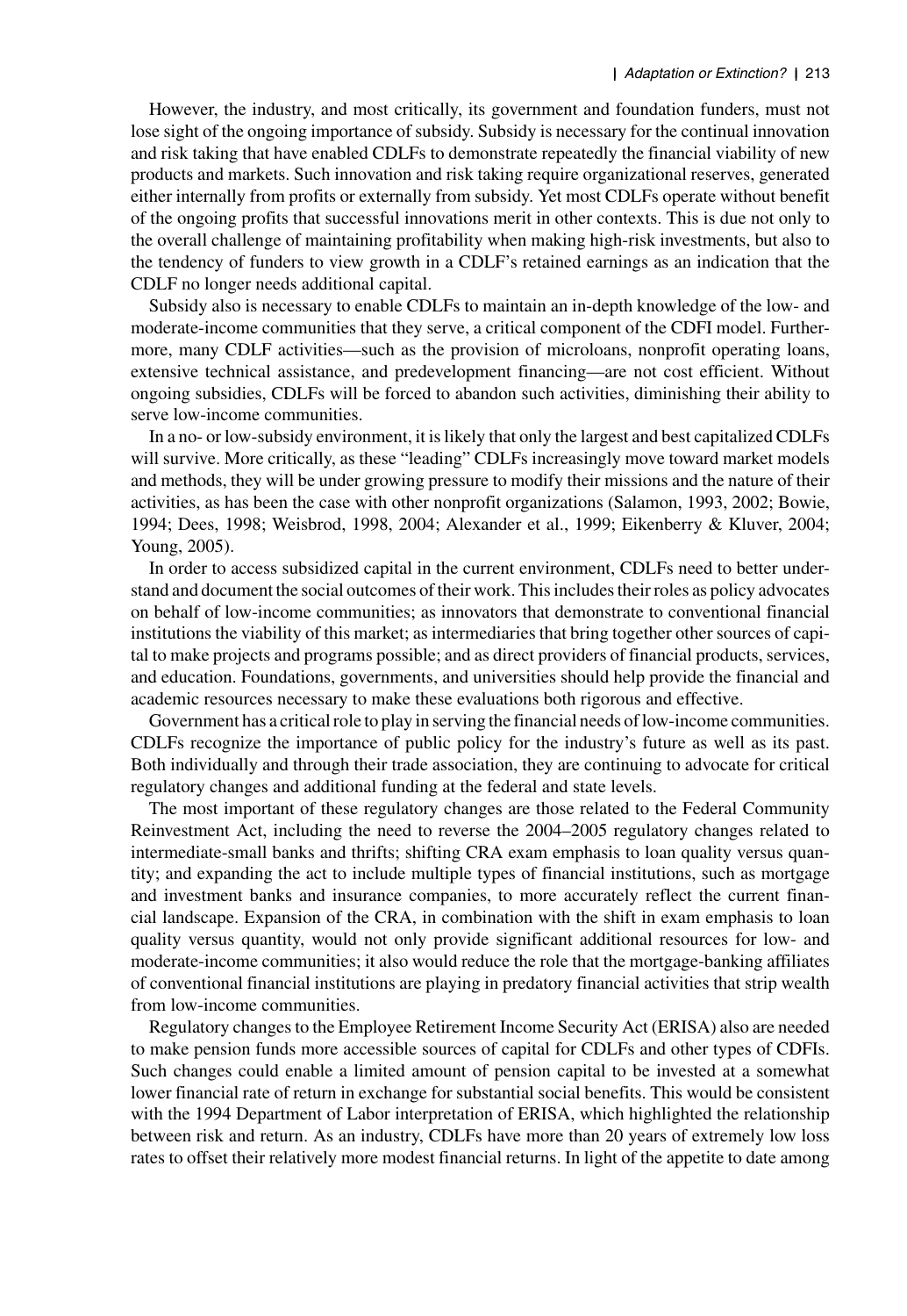pension fund and other institutional investors for pools of subprime mortgage loans, and the current default rates within that class of investments, encouraging pension funds to invest in CDLFs can be seen as a financially conservative option.

The CDFI Fund also is a critical resource, and should be capitalized at a significantly higher level than it has been during the Bush administration. Returning to the Fund's peak capitalization level of \$118 million is a good start, but future funding should reflect the dramatic growth in the CDFI industry's scale of financial activities and in the level of need within low-income communities.

Finally, CDLFs must continue to look to individual states for capital. California provides a good model for how states can make capital available for community economic development and of the important role that public policy plays in spurring private investment.

The low- and moderate-income communities that CDLFs were designed to assist are facing an increasingly difficult environment. The U.S. poverty rate has grown since 2000, while funding of services for the country's neediest has shrunk. The products, services, and knowledge that CDLFs provide are needed more than ever, and the innovation and usefulness of these organizations should not be allowed to dim.

**ACKNOWLEDGMENT:** The author is indebted to the Opportunity Finance Network for generously sharing their data.

# **ENDNOTES**

- 1 For purposes of clarity, this article treats CDLFs as a distinct type of entities. However, many of the most successful CDLFs are part of larger organizations that may also include a community development venture capital fund and potentially also a depository institution, such as a community development bank or credit union.
- 2 Some CDLFs require that potential borrowers first apply to a conventional lender, and will only accept applicants who have been rejected at least once by banks and traditional financial institutions.
- 3 CDLFs are nondepository, unregulated financial institutions. Thus, they do not have access to federally insured deposits for their capital. CDLFs also are not subject to the financial rules and audits that apply to regulated institutions, enabling them to take on more risks and potentially to be more innovative.
- 4 Loan securitization consists of aggregating loans with similar characteristics and selling them to investors. For more on securitization see Part III of this article.
- 5 Community Development Loan Funds offer a range of financial instruments. Products offered to businesses include senior and subordinate debt; working capital loans; machinery and equipment loans; loans for purchase and renovation of commercial real estate; loan guarantees; and equity or near-equity (subordinated debt with equity features such as warrants or interest payments based on company performance). Products offered for housing and facility construction include acquisition/predevelopment loans and grants, which enable the project developer/sponsor to gain control of the property in question and cover the preconstruction costs (environmental assessments, architectural and legal fees, permitting, etc.) associated with development and/or rehabilitation. CDLFs also provide short-term construction loans or lines of credit, which often are repaid by more conventional capital (a first mortgage from a bank, for example) once construction gets to a certain stage and the project's overall completion risk has diminished accordingly. Some CDLFs offer "mini-perms," mortgages with terms of up to 10 years, to higher-risk projects. For the most part, these loans feature regular principal and interest repayments, although amortization schedules may be based on extended maturities (Sean Zielenbach, Personal Communication, February 25, 2006).
- 6 The CDFI Data project is an industry collaborative comprised primarily of membership organizations representing the various CDFI institutional types and a group of project funders. CDP data are selfreported by the participating organizations. For more information on the CDP see www.opportunityfinance.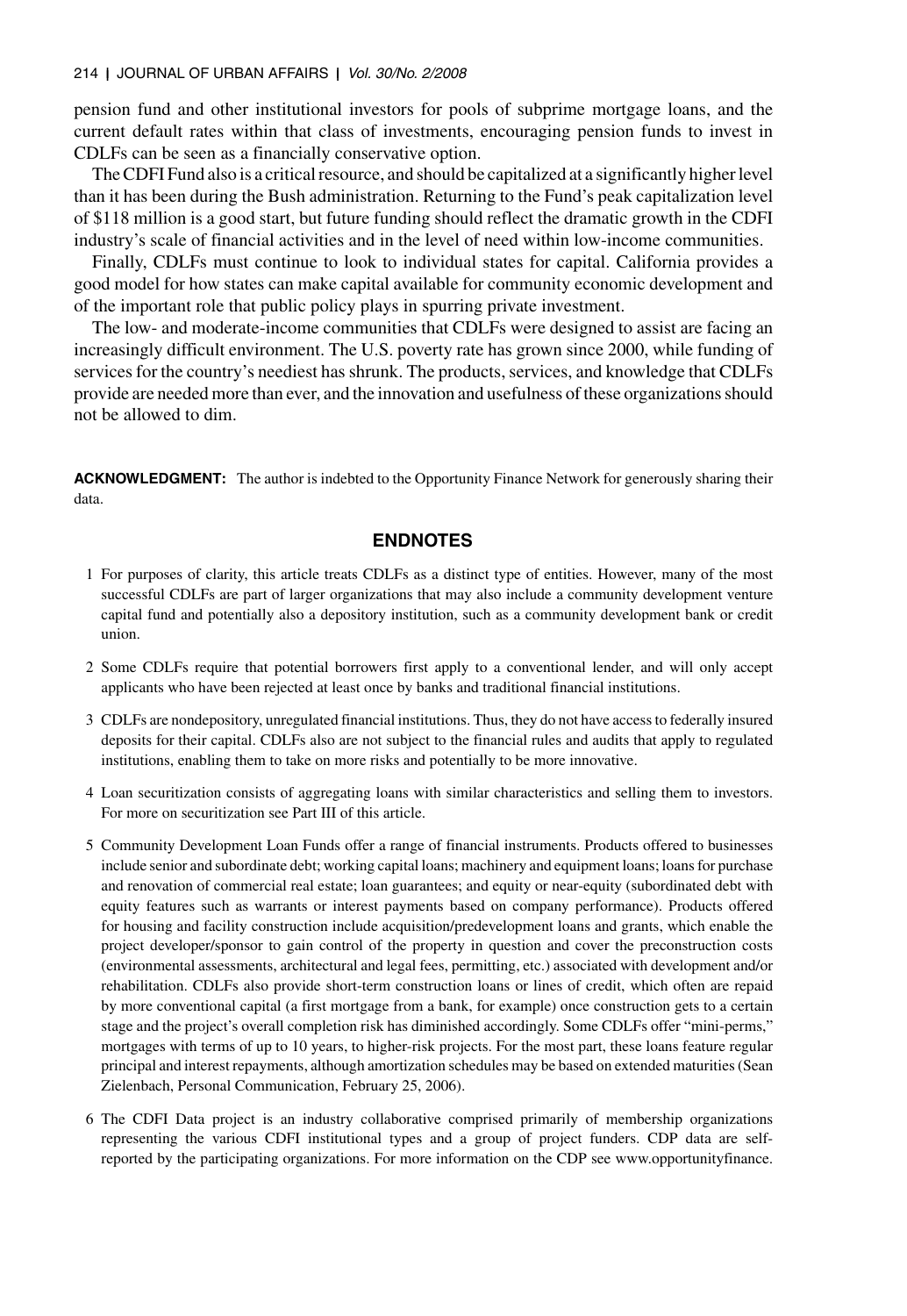net/industry/industry sub2.aspx?id=236. CDP began collecting data for fiscal year 2002. Information on CDLFs prior to that year comes from the Opportunity Finance Network (previously known as the National Community Capital Association), a CDFI trade association that has been surveying its members since the 1990s.

- 7 In 2005, the CDFI Data Project (2005) surveyed 151 of the approximately 500 CDLFs in existence. This article focuses on a subset of those CDLFs for whom microloans (loans of \$35,000 or less) constituted less than 50% of their financing activities. There were 98 such organizations in the 2005 CDP sample. Unless specified otherwise, the CDLF data presented in this chapter are based on this subset of 98. Although 41 of the 98 CDLFs made some microenterprise loans, these loans represented only 1% of their total dollars outstanding as of the end of 2005. Loan funds that primarily or exclusively make microenterprise loans have a different economic model than CDLFs that make larger loans. For more on microenterprise funds see Servon (2007).
- 8 The total number of community development loan funds is an estimate provided by the Opportunity Finance Network in the 2004 CDP report. This figure includes microenterprise funds. The approximately \$3.5 billion in assets reflects the cumulative assets reported by the subset of 98 CDLFs.
- 9 Direct financings outstanding refers to debt and debt with equity features for which principal was outstanding, as well as equity investments that have not been exited, as of the last day of the 2005 fiscal year. These loans and investments may have originated during the 2005 fiscal year or in a previous year. This number includes any loans that have been restructured, but not those that have been written off.
- 10 Several of the early CDCs still include large CDLFs as part of their operations, including the Kentucky Highlands Investment Corporation and Coastal Enterprises of Maine. For more on revolving loan funds see Seidman (2005), Chapter 12.
- 11 Chuck Matthei, the President of ICE, was frustrated by the lack of capital available to finance the Institute's work. Drawing on his extensive network of friends and colleagues, Matthew began to raise money for a loan fund via small investments and donations. Within 2 years, the ICE fund grew to over \$200,000, and by 1984, ICE had helped start community development loan funds in New Hampshire, Massachusetts, and Pennsylvania. In 1985, Matthei organized a national conference for those working in the field of community development lending. The conference led to the creation of the National Association of Community Development Loan Funds (NACDLF) (Chuck Matthei, Personal Communication, April 2, 1998). By 1996, NACDLF, which in 1997 was renamed National Community Capital and in 2005 The Opportunity Finance Network, had 46 members, with more than \$286 million in funds under management (Stearns & Threlfall, 1997). By 2006, membership had expanded to 167 institutions with more than \$3.6 billion under management (Opportunity Finance Network, Personal Communication, February 15, 2007).
- 12 CDLFs closed approximately \$163 million in new community facility loans and investments in 2005, bringing the total loans outstanding in this area to \$320 million (CDFI Data Project, 2007). Loans closed in 2005 consisted of educational loans (35%), which primarily went to charter schools; health care loans (11%) to clinics and other providers; child care loans (9% ) for daycare provision; and cultural loans (6%) for arts organizations. Most of the remaining 39% consisted of loans to social service agencies (Opportunity Finance Network, Personal Communication, February 15, 2007). Relative to prior years, these figures indicate not only overall growth in facility financing but also a greater focus on charter schools.
- 13 The CDP data somewhat understate the magnitude of CDFI activity in this area. For example, they do not include NCB Development Corporation, one of the largest community facility finance providers.
- 14 Some of the larger CDLFs could compete successfully with banks for these transactions. Such competition is generally not practical, however, given that banks are the industry's primary source of capital and a critical partner that CDLFs do not want to alienate.
- 15 This also includes equity equivalent investments (EQ2s), "highly subordinated debt instruments with features such as rolling term and limited right-to-accelerate payments that enable them to function similar to equity. Banks are the primary investors in EQ2s because of the favorable CRA treatment ... Lenders can receive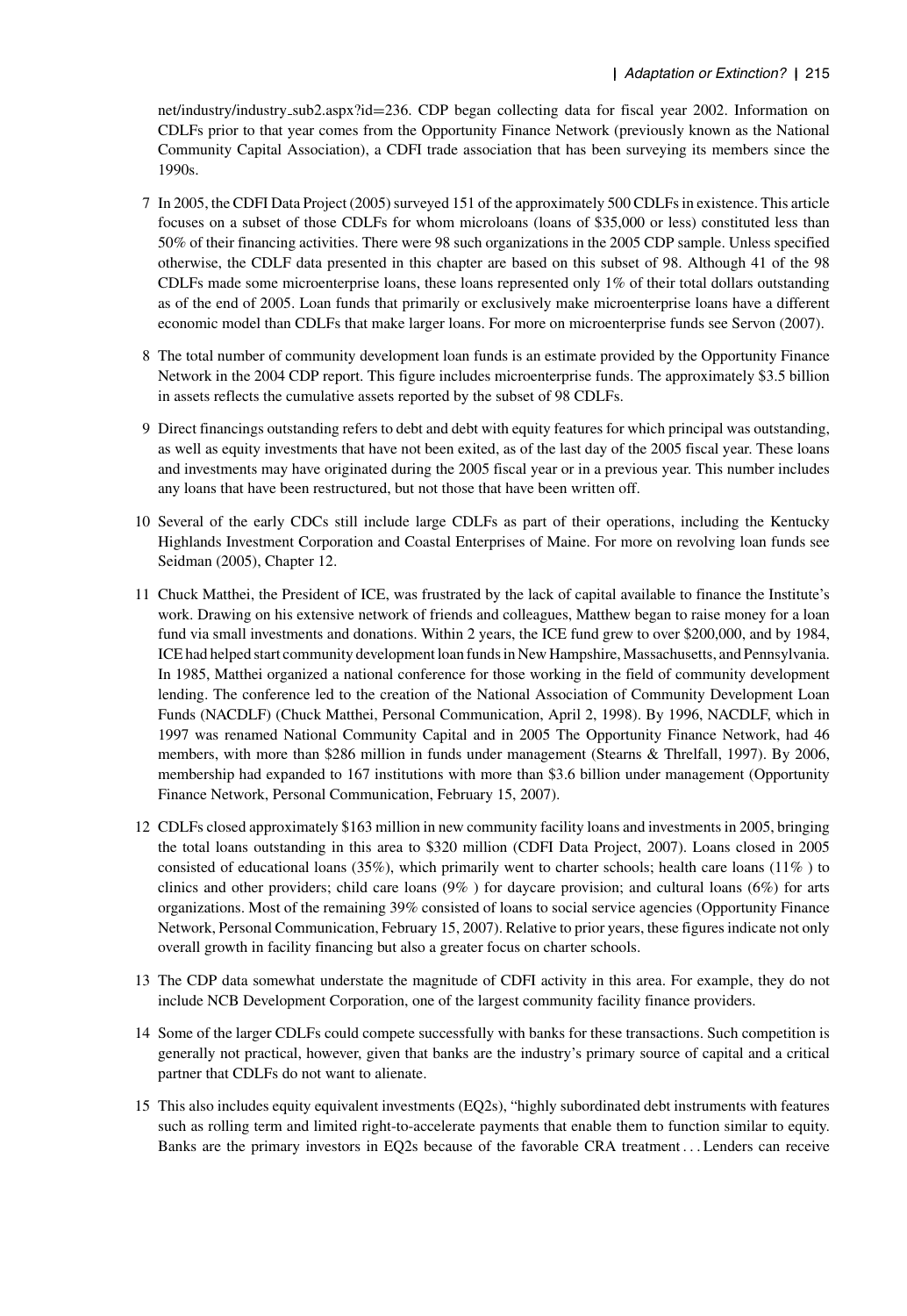either enhanced lending test credit or investment test credit for making EQ2 investments in CDFIs" ... EQ2s typically are "long-term capital (7–15 years) [that] allows CDFIs to leverage additional debt" (CDFI Data Project, 2006, p. 38).

- 16 Self-Help and Local Initiatives Support Corporation were not included in this analysis because their large capitalization levels and unusual sources of capital relative to the rest of the industry would have skewed the results.
- 17 The increase in capital between 2000 and 2005 also reflects a lag time between the change in environment that took place after 2000 and the timing in allocating capital to CDLFs by the various sources discussed in Part II of this article. Different sets of loan funds responded to the CDP survey during each of the years between 2000 and 2005, making it impossible to analyze the changes in capital by year.
- 18 This consolidation was referred to as the Strengthening America's Communities Initiative. In 2006, it called for eliminating 18 economic and community programs and consolidating their activities into a new program, to be administered by the Department of Commerce. It also called for cutting funding from the \$5.6 billion the 18 programs received in 2005 to \$3.7 billion for the new program. The 2007 version of the Strengthening America's Communities Initiative called for a similar consolidation and funding reduction, but the Community Development Block Grant program and a few smaller programs would remain at the Department of Housing and Urban Development. The consolidation proposals failed, following strong resistance from Congress.
- 19 Some NMTC transactions have used real estate as collateral for other types of business loans.
- 20 Although the review had been agreed to at the time of the 1995 amendments, the nature of the amendments reflects the political preferences of the Bush Administration, as the four regulatory bodies are controlled entirely by appointees of the President. The Director of the Office of Thrift Supervision and the Comptroller of the Currency both were appointed by President G. W. Bush. Both the Director of the OTS and the Comptroller of the Currency sit on the FDIC board, which also includes two other appointees of President Bush. President Bush also appointed all seven members of the Federal Reserve Board of Governors, which oversees regulation for the Federal Reserve.
- 21 This benefit has been watered down somewhat by the recent decrease in large-bank mergers, and the Bush administration's perceived reduction in CRA enforcement.
- 22 Thirteen of the 29 and 14 of the 39 stipulated that this information was not applicable to them. Some of them were inconsistent, however, providing data for either existing slots or new slots created while indicating that the other measure was not applicable to them.
- 23 States with CDFI Fund-like entities created to support community development finance through grants and investments include California, New York, Illinois, Maryland, Pennsylvania, and New Jersey. State-level CRAs applicable to state-chartered banks were enacted in New York in 1978 and in Massachusetts in 1997. The Massachusetts regulations are, in many ways, more expansive than the federal ones. Tax credits for which CDFIs are eligible were enacted in California in 1997 and South Carolina in 2000. In 1998, Massachusetts also legislated the creation of two large insurance company investment pools for the purpose of investing funds in community development efforts in the state.
- 24 ETIs are "investment programs designed to produce a competitive rate of return as well as create collateral economic benefits for a targeted geographic area, group of people, or sector of the economy" (McNeill & Fullenbaum, 1995, p. 1).
- 25 A tranche is one of several related securities with different risk, reward, and/or maturity characteristics, which are offered at the same time.
- 26 As of September 2005, NCB had assembled and made available the first \$40 million (NCB, 2005).
- 27 Another example of community economic development loan aggregation and selling is the earlier described Community Advantage Home Loan Secondary Market Program originated by Self Help.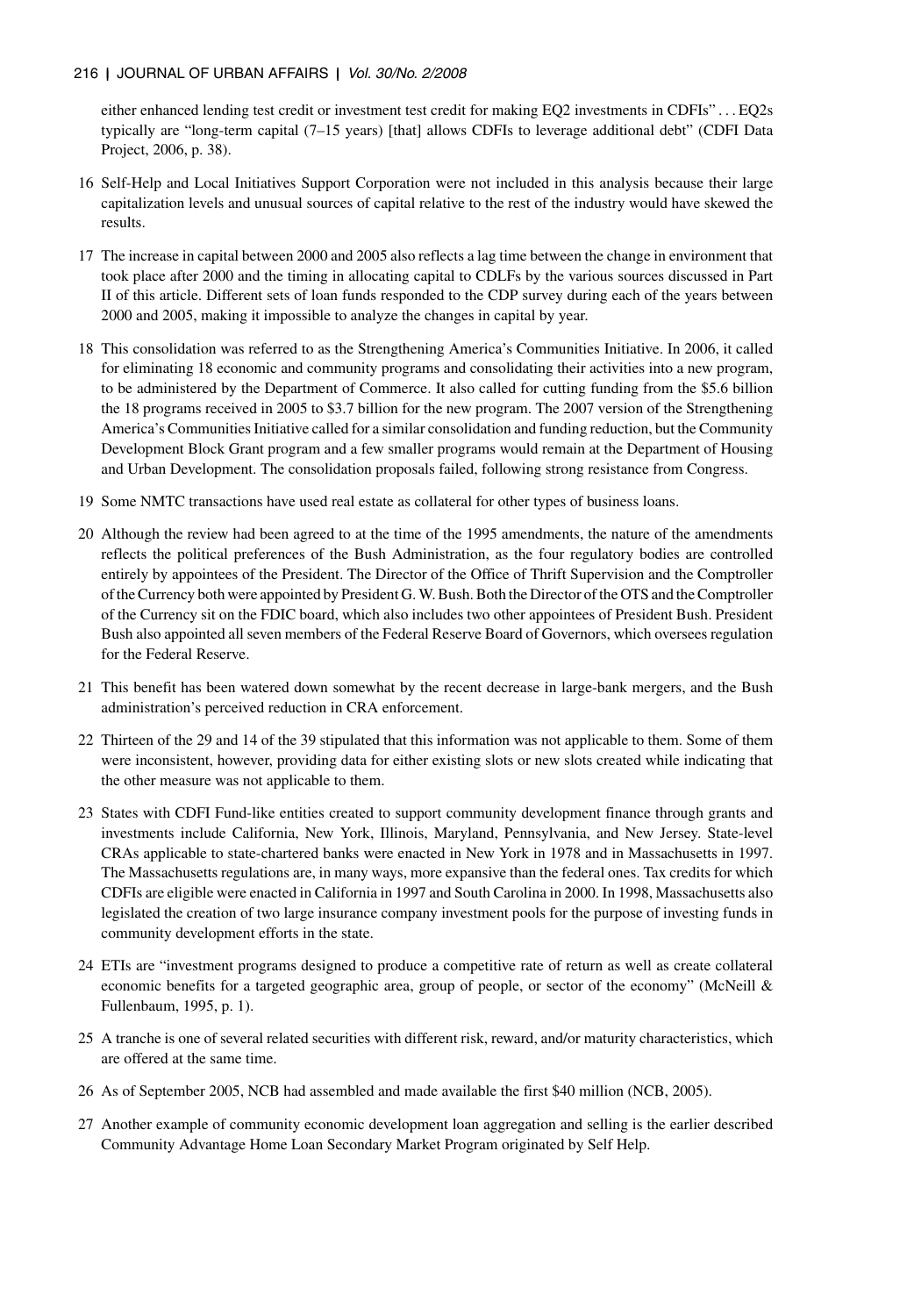- 28 Banks purchased CED loans as part of their obligations under the Community Reinvestment Act, while the Community Reinvestment Fund used grants and program-related investments from foundations and social investors to subsidize the portfolios it sold in private placements to banks, thrifts, insurance companies, pension funds, and other qualified institutional investors. Self-Help's program was supported by the previously discussed grant from the Ford Foundation.
- 29 The current subprime mortgage crisis highlights the subjective nature of such perceptions as well as of the way that rating agencies and institutional investors evaluate the safety of various securitized products. For an excellent analysis of this see Morgenson (2007).

# **REFERENCES**

- Alexander, J., Nank, R., & Stivers, C. (1999). Implications of welfare reform: Do nonprofit survival strategies threaten civil society? *Nonprofit and Voluntary Sector Quarterly*, *28*(4), 452–475.
- Anand, V. (1998). Market contributions boost pension assets. *Pensions & Investments*, October 19.
- Angelides, P. (2001). The double bottom line: Investing in California's emerging markets, ideas to action. June. Available at http://www.treasurer.ca.gov/publications/dbl/june2001.pdf. Accessed February 29, 2008.
- Angelides, P. (2006). Double bottom line. Investment initiative five years later: Delivering on both bottom lines. Available at http://www.treasurer.ca.gov/publications/dbl/five years.pdf. Accessed February 29, 2008.
- Avery, R. B., Bostic, R. W., Calem, P. S., & Canner, G. B. (1999). Trends in home purchase lending: Consolidation and the Community Reinvestment Act. *Federal Reserve Bulletin*, *85* (February), 81–110.
- Avery, R. B., Bostic, R. W., & Canner, G. B. (2000). The performance and profitability of CRA-related lending. *Economic Commentary*, Federal Reserve Bank of Cleveland, November.
- Barr, M. S. (2005). Credit where it counts: The Community Reinvestment Act and its critics. *New York University Law Review*, *80*, 513. Available at http://ssrn.com/abstract=721661. Accessed February 29, 2008.
- Benjamin, L., Rubin, J. S., & Zielenbach, S. (2004). Community development financial institutions: Current issues and future prospects. *Journal of Urban Affairs*, *26*(2), 177–195.
- Bostic, R., Mehran, H., Paulson, A., & Saidenberg, M. (2002). Regulatory incentives and consolidation: The case of commercial bank mergers and the Community Reinvestment Act. Federal Reserve Bank of Chicago Working Paper 2002–2006.
- Bowie, N. E. (1994). *University-business partnerships: An assessment*. Lanham, MD: Rowman and Littlefield.
- Calvert (2006). Calvert community investment notes. Available at http: // www.calvertfoundation.org / products and services/community investment notes/index.html. Accessed February 29, 2008.
- Caskey, J. P., & Hollister, R. (2001). Business development financial institutions: Theory, practice, and impact. Institute for Research on Poverty Discussion Paper no. 1240–01.
- CDFI Data Project (2004). *Providing capital, building communities, creating impact.* Second edition, 2002 data. Retrieved February 29, 2008 from http://www.cdfi.org/downloads/CDP%20Report%20Final.pdf.
- CDFI Data Project (2005). *Providing capital, building communities, creating impact*. Third edition, 2003 data. Retrieved February 29, 2008 from http://www.cdfi.org/downloads/cdp finalfy03.pdf.
- CDFI Data Project (2006). *Providing capital, building communities, creating impact*. Fourth edition, 2004 data. Retrieved February 29, 2008 from http://www.cdfi.org/downloads/CDP fy2004 complete.pdf.
- CDLFs Data Project (2007). Self-reported information on CDLFs for years 2000 through 2005 collected by Opportunity Finance Network (formerly known as National Community Capital Association) for the years 1995, 2000, and 2001 and the CDFI Data Project for all subsequent years. See www.opportunityfinance.net.
- CDFI Fund (2005). New markets information session, August 4. Available at http://www.cdfifund.gov/ docs/nmtc/2005/NMTCoutreachPresentation8-4-05.pdf. Accessed August 1, 2006.

Center for Responsible Lending (2006). Available at http://www.responsiblelending.org/about/index.cfm.

- Community Investing Center (2006). The 1% or more in community investing campaign. Available at http://www. communityinvest.org/investors/campaign.cfm.
- Dart, R. (2004). Being "business-like" in a nonprofit organization: A grounded and inductive typology. *Nonprofit and Voluntary Sector Quarterly*, *33*(2), 290–310.
- Dees, J. G. (1998). Enterprising nonprofits. Boston: *Harvard Business Review*, *76*(1): 55–67.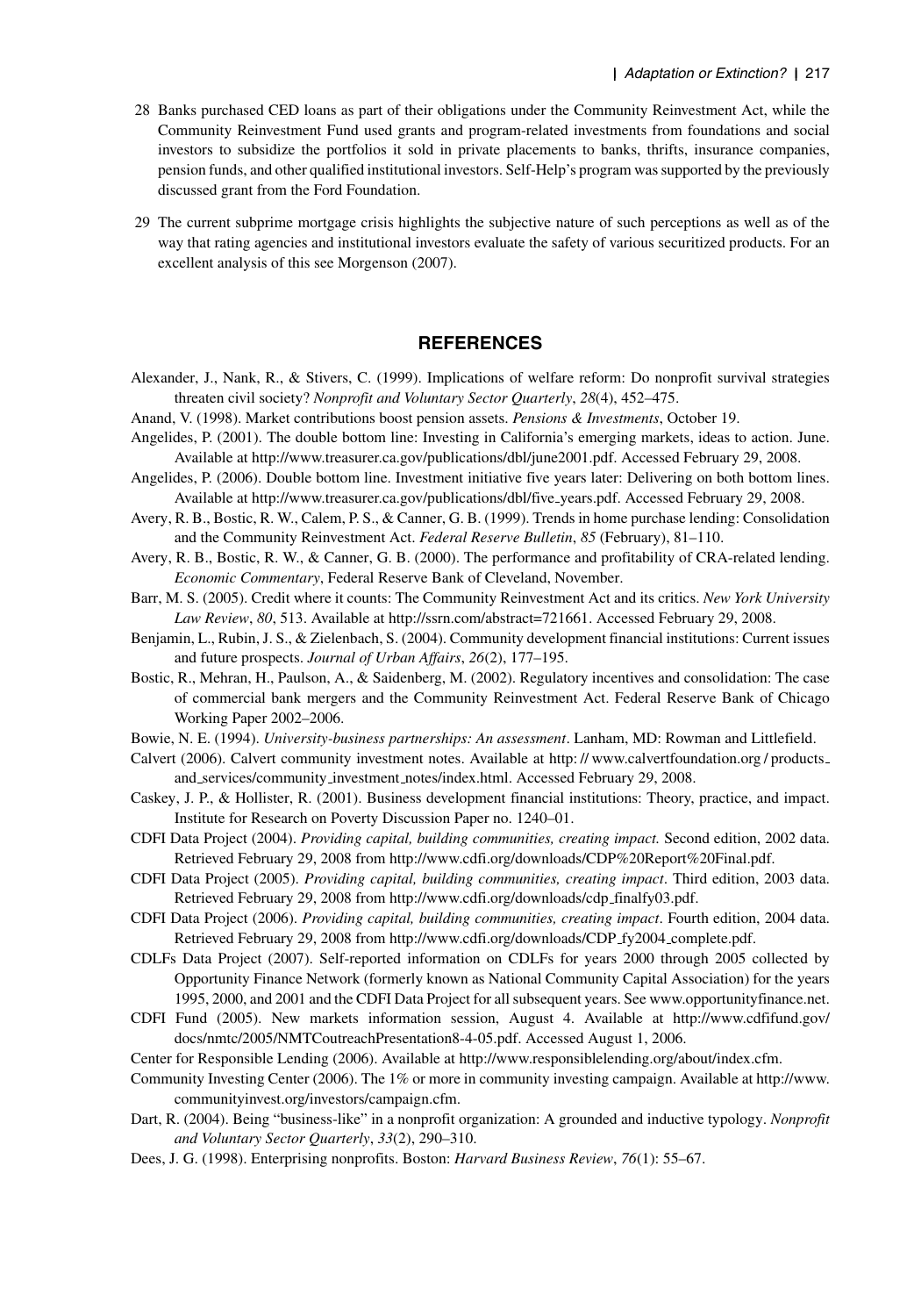- Dees, J. G., & Backman, E. V. (1994). *Social enterprise: Private initiatives for the common good*. Boston: Harvard Business School Publishing.
- Democracy Collaborative (2005). *Building wealth: The new asset-based approach to solving social and economic problems*. Washington, DC: The Aspen Institute Nonprofit Sector Research Fund.
- Dunlap, H., Okagaki, A., & Seidman, E. (2005). Review of the current state of community and economic development finance: A memo to funders. White paper prepared for the John D. and Catherine T. MacArthur Foundation. December 7.

Economist (2006). Thinking Big. *379*(8478, May 20), 3–6.

- Eikenberry, A. M., & Kluver, J. D. (2004). The marketization of the nonprofit sector: Civil society at risk? *Public Administration Review*, *64*(2), 132–140.
- Emerson, J., & Twersky, F. (1996). *New social entrepreneurs: The success, challenge and lessons of nonprofit enterprise creation*. San Francisco, CA: Roberts Foundation.
- Ford Foundation (1998). Ford Foundation grant of \$50 million will generate \$2 billion in affordable mortgages for 35,000 low-wealth home buyers. Press release. Available at http://www.fordfound.org/ newsroom/pressreleases/7. Accessed February 29, 2008.
- Foster, W., & Bradach, J. (2005). Should nonprofits seek profits? *Harvard Business Review*, *83*(2), 92–100.
- GAO (2003). Community and economic development loans: Securitization faces significant barriers. General Accounting Office, GAO-04-21, October.
- Grossman, B., Levere, A., & Marcoux, K. (1998). *Counting on local capital*. Washington, DC: Corporation for Enterprise Development.
- Heim, S. (2002). Workers and their capital: Labor unions as shareholder activists. Available at http://www. waldenassetmgmt.com/social/action/library/02041i.html. Accessed February 29, 2008.
- Hew, D. (2006). Structured finance deals: How do they work and will they work? Available at http://www.unescap.org/drpad/projects/fin dev/hew.ppt. Accessed February 29, 2008.
- Holtzman, C. (2006). Merger aimed at helping high-risk borrowers. *Puget Sound Business Journal*. Retrieved February 29, 2008 from http://seattle.bizjournals.com/seattle/stories/2006/10/02/story13.html.
- Hovanesian, M. D. (2005). Hedges: The new corporate ATMs. *Business Week Online*. Retrieved February 29, 2008 from http://www.businessweek.com/magazine/content/05 44/b3957065.htm.
- Kanders, K. (2002). Social investors: New patrons of community development. *Communities & Banking*, Summer. Available at http://www.bos.frb.org/commdev/c&b/2002/summer/SRI.pdf. Accessed February 29, 2008.
- Logue, J., & Clem, S. (2006). Putting labor's capital to work: Capital strategies for Ohio employees. Ohio Employee Ownership Center, Kent State University. May 30. Available at http://dept.kent.edu/ oeoc/oeoclibrary/LogueClemLaborCapital.htm. Accessed February 29, 2008.

McNeill, M., & Fullenbaum, R. (1995). *Pension funds and small firm financing*. Rockville, MD: M&R Associates.

- McNichol, E. C., & Lay, I. J. (2006). *State budgets: On the edge?* Center on Budget and Policy Priorities. Available at http://www.cbpp.org/5-4-06sfp.pdf. Accessed February 29, 2008.
- Marsico, R. D. (2006). The 2004–2005 amendments to the Community Reinvestment Act Regulations: For communities one step forward and three steps back. NYLS Clinical Research Institute Paper No. 05/06-20. Available at http://ssrn.com/abstract=902430. Accessed February 29, 2008.

Morgenson, G. (2007). Crisis looms in market for mortgages. *The New York Times*, March 11.

- Moy, K., & Okagaki, A. (2001). Changing capital markets and their implications for community development finance. *Capital Xchange*. Washington, DC: Brookings Institution.
- National Community Capital Association (2004). Aligning capital with social, economic & political justice: National Community Capital Association's Strategic Plan 2004–2010.
- NCB (2005). \$40 million loan fund now available for charter schools in Florida, Georgia, Minnesota & Wisconsin. NCB Development Corporation Communities Enewsletter. September.
- NCRC (2005). Policy. Available at http://www.ncrc.org/policy/cra. Accessed February 29, 2008.
- NCRC (2008). A brief description of CRA. Retrieved February 29, 2008, from www.ncrc.org/ index.php?option=com content&task=view&id=237&itemid=80.
- New York City Comptroller (2006). Asset management. Available at http://www.comptroller.nyc.gov/bureaus/ bam/rfps.shtm. Accessed February 29, 2008.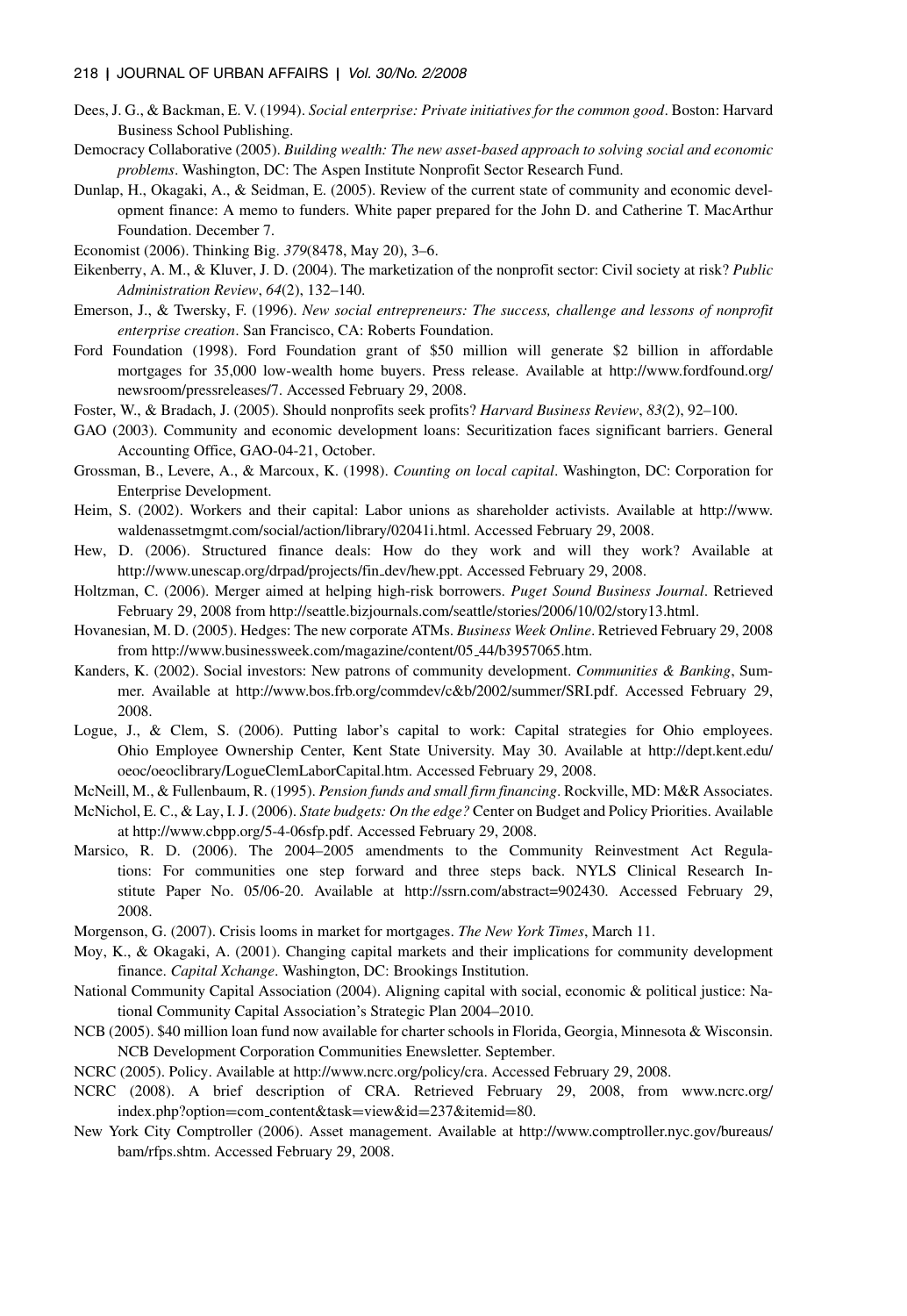- Pinsky, M. (2001). Taking stock: CDFIs look ahead after 25 years of community development finance. *Capital Xchange*, December. Available at http://www.brookings.edu/metro/capitalxchange/article9.htm. Accessed February 29, 2008.
- Pinsky, M. (2006). Grow, change, or die. Speech delivered to the community Development Society, June 26.
- Pohlman, D. (2004). With support, securitization could boost community development industry. *Community Dividend* (2). Retrieved February 29, 2008 from www.minneapolisfed.org/pubs/cd/04-2/securitization.cfm.
- Ratliff, G. A., & Moy, K. S. (2004). New pathways to scale for community development finance. *Profitwise News and Views*. December, 2–23.
- Roberts, B. F. (2005). The political history of and prospects for reauthorizing the new markets program. *Community Development Investment Review*, *1*(1), 21–32.
- Rubin, J. S. (1998). Public policy and high growth firms: The role of institutional forces in the creation and growth of hybrid social enterprises. Paper presented at the Babson College-Kauffman Foundation Entrepreneurship research conference, Gent, Belgium, May.
- Rubin, R. E., & Rubinger, M. (2004 December 4, 2004). Don't let banks turn their backs on the poor. *New York Times*, op-ed.
- Rubin, J. S., & Stankiewicz, G. M. (2001). The Los Angeles Community Development Bank: The possible pitfalls of public-private partnerships. *Journal of Urban Affairs*, *23*(2), 133–153.
- Rubin, J. S., & Stankiewicz, G. M. (2003). Evaluating the impact of federal community economic development policies on their targeted populations: The case of the new markets initiatives. Paper presented at the Sustainable Community Development: What Works, What Doesn't and Why, Third Federal Reserve System Community Affairs research conference, Washington DC.
- Rubin, J. S., & Stankiewicz, G. M. (2005). The new markets tax credit program: A midcourse assessment. *Community Development Investment Review*, San Francisco Federal Reserve, *1*(1), 1–11.
- Ryan, W. P. (1999). The new landscape for nonprofits. *Harvard Business Review*, January–February.
- Ryan, W. P. (2001). Nonprofit capital: A review of problems and strategies report prepared for The Rockefeller Foundation and the Fannie Mae Foundation.
- Salamon, L. (1993). The marketization of welfare: Changing nonprofit and for-profit roles in the American welfare state. *Social Service Review*, *67*(1), 16–39.
- Salamon, L. (2002). *The state of nonprofit America*. Washington, DC: Brookings Institution Press.
- Samolyk, K., & Richardson, C. A. (2003). Bank consolidation and small business lending within local markets. FDIC Working Paper 2003–02, April.
- Seidman, E. (2007). The new markets tax credit: A valuable tool for economic development. Living Cities Policy Series. Retrieved February 29, 2008 from www.ncdi.org/pdf/2007 04 22 NMTC Policy Paper Seidman.pdf.
- Seidman, K. F. (2005). *Economic development finance*. Thousand Oaks, CA: Sage Publications.
- Servon, L. J. (2007). Making US microenterprise work: Recommendations for policy makers and the field. In J. Rubin (Ed.), *Financing low income communities: Models, obstacles and future directions*. New York: Russell Sage Foundation.
- Standard and Poor's (2002). Impact community capital LLC, California: Housing, affordable housing. April 5. Available at http://www.impactcapital.net/research.htm. Accessed February 29, 2008.
- Stanton, G. (2003). Unblocking obstacles to capital markets for community development lenders. School of Community Economic Development, Southern New Hampshire University Working Paper in Community Economic Development.
- Stearns, K., & Threlfall, V. L. (1997). *A Report on the membership*. Philadelphia, PA: National Alliance of Community Development Loan Funds.
- Swack, M. (2004). The relationships between community development finance and conventional capital markets Opportunity for innovation. Paper presented at the Federal Reserve Research Conference on Community Development Finance, December 9.
- TRF (2006a). It's amazing how you can transform a community when you make the right investment. Available at http://www.trfund.com/about/pdfs/WhyInvestFINAL.pdf. Accessed February 29, 2008.
- TRF (2006b). Investment application TRF loan fund. Available at http://www.trfund.com/investors/pdf/ APPLICATION.pdf. Accessed February 29, 2008.
- Trillium Asset Management (2006). Customized portfolio management for individuals & institutions. Available at http://www.trilliuminvest.com/pages/invest/invest custom.asp. Accessed February 29, 2008.